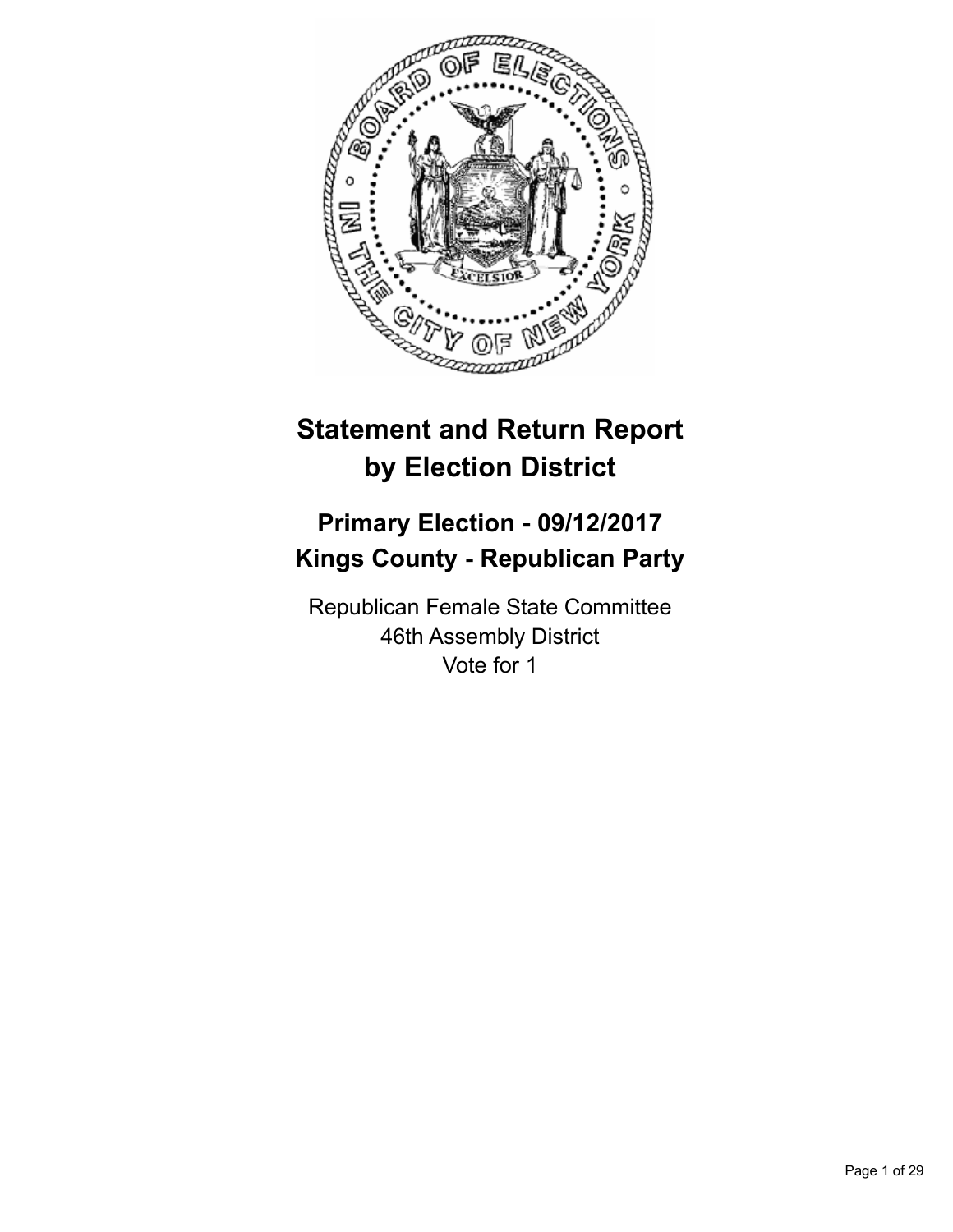

| <b>Total Votes</b>                                       | 5 |
|----------------------------------------------------------|---|
| <b>LUCRETIA REGINA-POTTER</b>                            | 4 |
| <b>KERRI MCCARTHY</b>                                    |   |
| <b>Total Applicable Ballots</b>                          | 5 |
| Less - Inapplicable Federal/Special Presidential Ballots | 0 |
| <b>Total Ballots</b>                                     | 5 |
| AFFIDAVIT                                                | 0 |
| ABSENTEE / MILITARY                                      | 0 |
| MANUALLY COUNTED EMERGENCY                               | 0 |
| PUBLIC COUNTER                                           | 5 |

## **002/46**

| PUBLIC COUNTER                                           | 2              |
|----------------------------------------------------------|----------------|
| MANUALLY COUNTED EMERGENCY                               | 0              |
| ABSENTEE / MILITARY                                      | $\mathbf{0}$   |
| AFFIDAVIT                                                | $\mathbf{0}$   |
| Total Ballots                                            | $\mathbf{2}$   |
| Less - Inapplicable Federal/Special Presidential Ballots | $\mathbf{0}$   |
| <b>Total Applicable Ballots</b>                          | $\mathbf{2}$   |
| KERRI MCCARTHY                                           | $\overline{2}$ |
| LUCRETIA REGINA-POTTER                                   | $\Omega$       |
| <b>Total Votes</b>                                       | $\overline{2}$ |
|                                                          |                |

# **003/46**

| <b>Total Votes</b>                                       | 9 |
|----------------------------------------------------------|---|
| LUCRETIA REGINA-POTTER                                   | 6 |
| <b>KERRI MCCARTHY</b>                                    | 3 |
| <b>Total Applicable Ballots</b>                          | 9 |
| Less - Inapplicable Federal/Special Presidential Ballots | 0 |
| <b>Total Ballots</b>                                     | 9 |
| AFFIDAVIT                                                | 0 |
| ABSENTEE / MILITARY                                      | 5 |
| MANUALLY COUNTED EMERGENCY                               | 0 |
| <b>PUBLIC COUNTER</b>                                    | 4 |

| <b>PUBLIC COUNTER</b>                                    | 3 |
|----------------------------------------------------------|---|
| <b>MANUALLY COUNTED EMERGENCY</b>                        | 0 |
| ABSENTEE / MILITARY                                      | 0 |
| AFFIDAVIT                                                | 0 |
| <b>Total Ballots</b>                                     | 3 |
| Less - Inapplicable Federal/Special Presidential Ballots | 0 |
| <b>Total Applicable Ballots</b>                          | 3 |
| <b>KERRI MCCARTHY</b>                                    |   |
| LUCRETIA REGINA-POTTER                                   | 2 |
| <b>Total Votes</b>                                       | 3 |
|                                                          |   |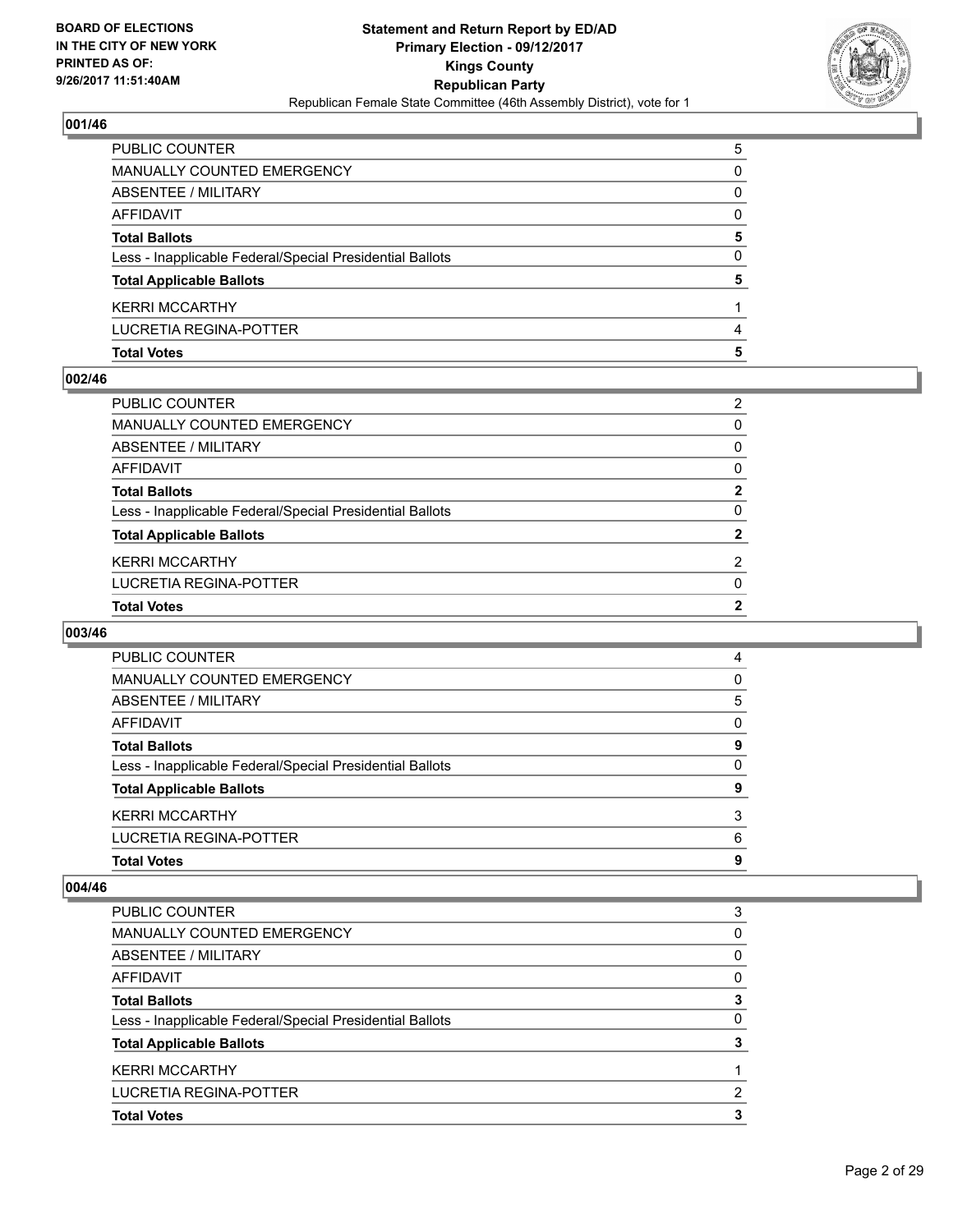

| <b>Total Votes</b>                                       |   |
|----------------------------------------------------------|---|
| LUCRETIA REGINA-POTTER                                   | 0 |
| <b>KERRI MCCARTHY</b>                                    |   |
| <b>Total Applicable Ballots</b>                          |   |
| Less - Inapplicable Federal/Special Presidential Ballots | 0 |
| <b>Total Ballots</b>                                     |   |
| AFFIDAVIT                                                | 0 |
| ABSENTEE / MILITARY                                      | 0 |
| MANUALLY COUNTED EMERGENCY                               | 0 |
| <b>PUBLIC COUNTER</b>                                    |   |

## **006/46**

| PUBLIC COUNTER                                           | 0            |
|----------------------------------------------------------|--------------|
| <b>MANUALLY COUNTED EMERGENCY</b>                        | 0            |
| ABSENTEE / MILITARY                                      | 0            |
| <b>AFFIDAVIT</b>                                         | 0            |
| <b>Total Ballots</b>                                     | 0            |
| Less - Inapplicable Federal/Special Presidential Ballots | $\Omega$     |
| <b>Total Applicable Ballots</b>                          | $\mathbf{0}$ |
| <b>KERRI MCCARTHY</b>                                    | $\Omega$     |
| <b>LUCRETIA REGINA-POTTER</b>                            | $\Omega$     |
| <b>Total Votes</b>                                       | 0            |

# **007/46**

| PUBLIC COUNTER                                           |   |
|----------------------------------------------------------|---|
| MANUALLY COUNTED EMERGENCY                               | 0 |
| ABSENTEE / MILITARY                                      | 0 |
| AFFIDAVIT                                                | 0 |
| <b>Total Ballots</b>                                     |   |
| Less - Inapplicable Federal/Special Presidential Ballots | 0 |
| <b>Total Applicable Ballots</b>                          |   |
| <b>KERRI MCCARTHY</b>                                    |   |
| LUCRETIA REGINA-POTTER                                   | 0 |
| <b>Total Votes</b>                                       |   |
|                                                          |   |

| <b>PUBLIC COUNTER</b>                                    | 2 |
|----------------------------------------------------------|---|
| <b>MANUALLY COUNTED EMERGENCY</b>                        | 0 |
| ABSENTEE / MILITARY                                      | 3 |
| AFFIDAVIT                                                | 0 |
| <b>Total Ballots</b>                                     | 5 |
| Less - Inapplicable Federal/Special Presidential Ballots | 0 |
| <b>Total Applicable Ballots</b>                          | 5 |
| <b>KERRI MCCARTHY</b>                                    | 0 |
| LUCRETIA REGINA-POTTER                                   | 3 |
| <b>Total Votes</b>                                       | з |
| Unrecorded                                               | 2 |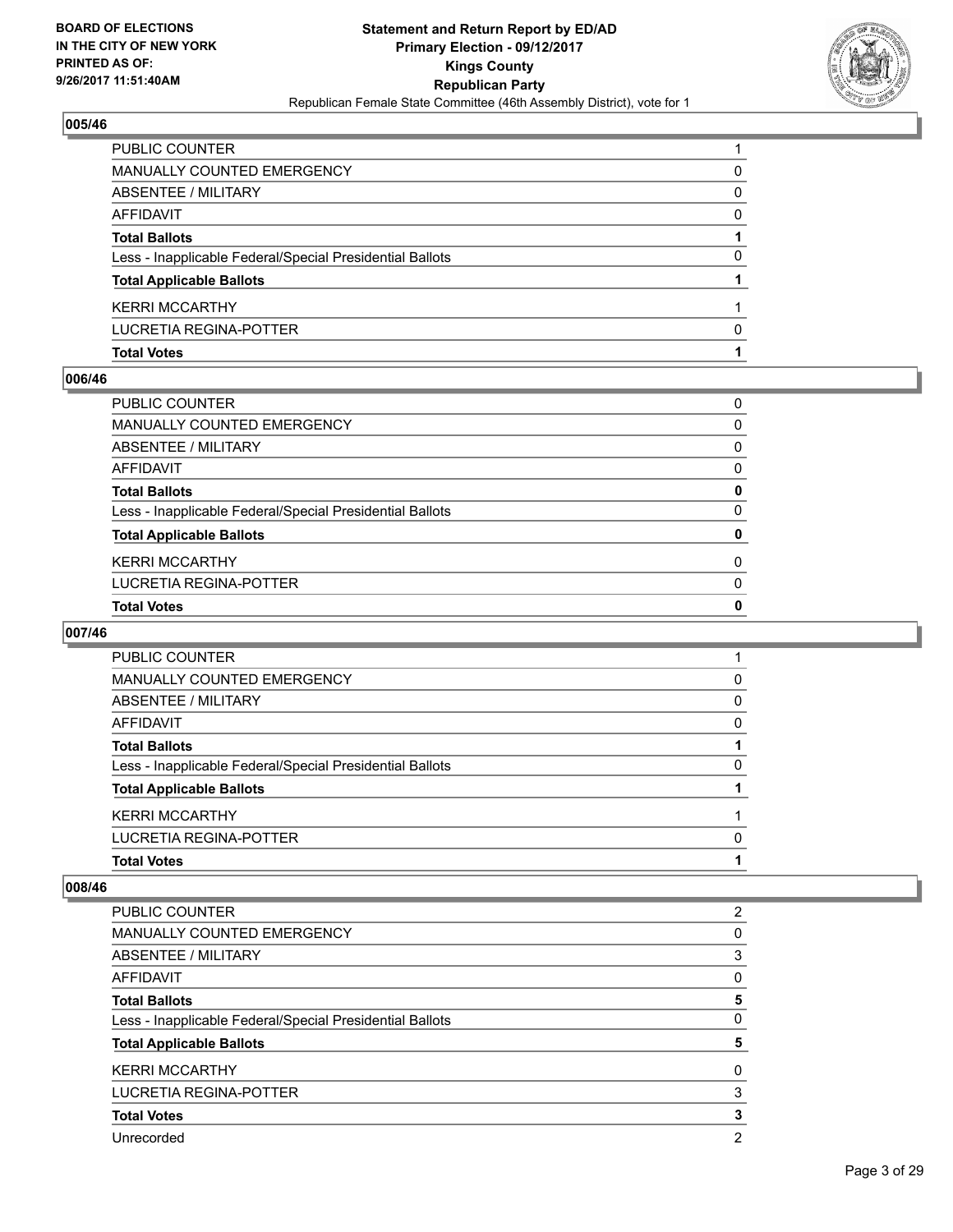

| <b>Total Votes</b>                                       | 0        |
|----------------------------------------------------------|----------|
| LUCRETIA REGINA-POTTER                                   | 0        |
| <b>KERRI MCCARTHY</b>                                    | 0        |
| <b>Total Applicable Ballots</b>                          | 0        |
| Less - Inapplicable Federal/Special Presidential Ballots | 0        |
| <b>Total Ballots</b>                                     | 0        |
| AFFIDAVIT                                                | 0        |
| ABSENTEE / MILITARY                                      | 0        |
| MANUALLY COUNTED EMERGENCY                               | 0        |
| <b>PUBLIC COUNTER</b>                                    | $\Omega$ |

## **010/46**

| PUBLIC COUNTER                                           |   |
|----------------------------------------------------------|---|
| MANUALLY COUNTED EMERGENCY                               | 0 |
| <b>ABSENTEE / MILITARY</b>                               | 0 |
| <b>AFFIDAVIT</b>                                         | 0 |
| <b>Total Ballots</b>                                     |   |
| Less - Inapplicable Federal/Special Presidential Ballots | 0 |
| <b>Total Applicable Ballots</b>                          |   |
| <b>KERRI MCCARTHY</b>                                    | 0 |
| LUCRETIA REGINA-POTTER                                   | 0 |
| <b>Total Votes</b>                                       | 0 |
| Unrecorded                                               |   |
|                                                          |   |

| <b>PUBLIC COUNTER</b>                                    | 19 |
|----------------------------------------------------------|----|
| MANUALLY COUNTED EMERGENCY                               | 0  |
| ABSENTEE / MILITARY                                      | 8  |
| AFFIDAVIT                                                | 0  |
| <b>Total Ballots</b>                                     | 27 |
| Less - Inapplicable Federal/Special Presidential Ballots | 0  |
| <b>Total Applicable Ballots</b>                          | 27 |
| <b>KERRI MCCARTHY</b>                                    | 10 |
| <b>LUCRETIA REGINA-POTTER</b>                            | 15 |
| <b>Total Votes</b>                                       | 25 |
| Unrecorded                                               | 2  |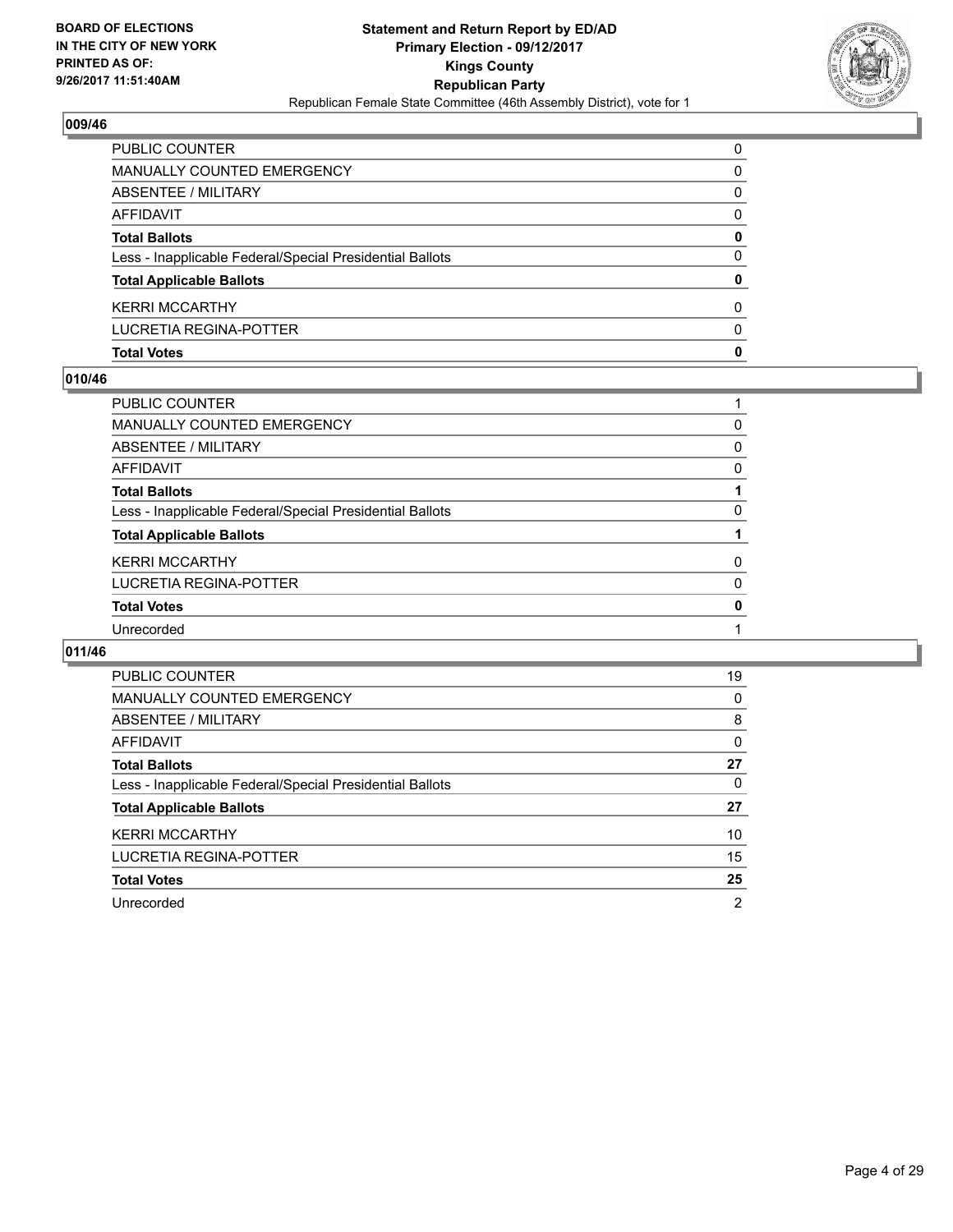

| <b>Total Votes</b>                                       |   |
|----------------------------------------------------------|---|
| LUCRETIA REGINA-POTTER                                   |   |
| <b>KERRI MCCARTHY</b>                                    | O |
| <b>Total Applicable Ballots</b>                          |   |
| Less - Inapplicable Federal/Special Presidential Ballots | 0 |
| <b>Total Ballots</b>                                     |   |
| AFFIDAVIT                                                | 0 |
| ABSENTEE / MILITARY                                      | 0 |
| MANUALLY COUNTED EMERGENCY                               | 0 |
| PUBLIC COUNTER                                           |   |

## **013/46**

| <b>Total Votes</b>                                       |          |
|----------------------------------------------------------|----------|
| LUCRETIA REGINA-POTTER                                   | $\Omega$ |
| KERRI MCCARTHY                                           |          |
| <b>Total Applicable Ballots</b>                          |          |
| Less - Inapplicable Federal/Special Presidential Ballots | $\Omega$ |
| Total Ballots                                            |          |
| AFFIDAVIT                                                | $\Omega$ |
| ABSENTEE / MILITARY                                      |          |
| MANUALLY COUNTED EMERGENCY                               | 0        |
| PUBLIC COUNTER                                           | 0        |
|                                                          |          |

# **014/46**

| <b>PUBLIC COUNTER</b>                                    | 2 |
|----------------------------------------------------------|---|
| MANUALLY COUNTED EMERGENCY                               | 0 |
| ABSENTEE / MILITARY                                      | 0 |
| AFFIDAVIT                                                | 0 |
| <b>Total Ballots</b>                                     | 2 |
| Less - Inapplicable Federal/Special Presidential Ballots | 0 |
| <b>Total Applicable Ballots</b>                          | 2 |
| <b>KERRI MCCARTHY</b>                                    | 0 |
| LUCRETIA REGINA-POTTER                                   | 2 |
| <b>Total Votes</b>                                       | 2 |
|                                                          |   |

| <b>Total Votes</b>                                       | 0 |
|----------------------------------------------------------|---|
| LUCRETIA REGINA-POTTER                                   | 0 |
| <b>KERRI MCCARTHY</b>                                    | 0 |
| <b>Total Applicable Ballots</b>                          | 0 |
| Less - Inapplicable Federal/Special Presidential Ballots | 0 |
| <b>Total Ballots</b>                                     | 0 |
| AFFIDAVIT                                                | 0 |
| ABSENTEE / MILITARY                                      | 0 |
| MANUALLY COUNTED EMERGENCY                               | 0 |
| <b>PUBLIC COUNTER</b>                                    | 0 |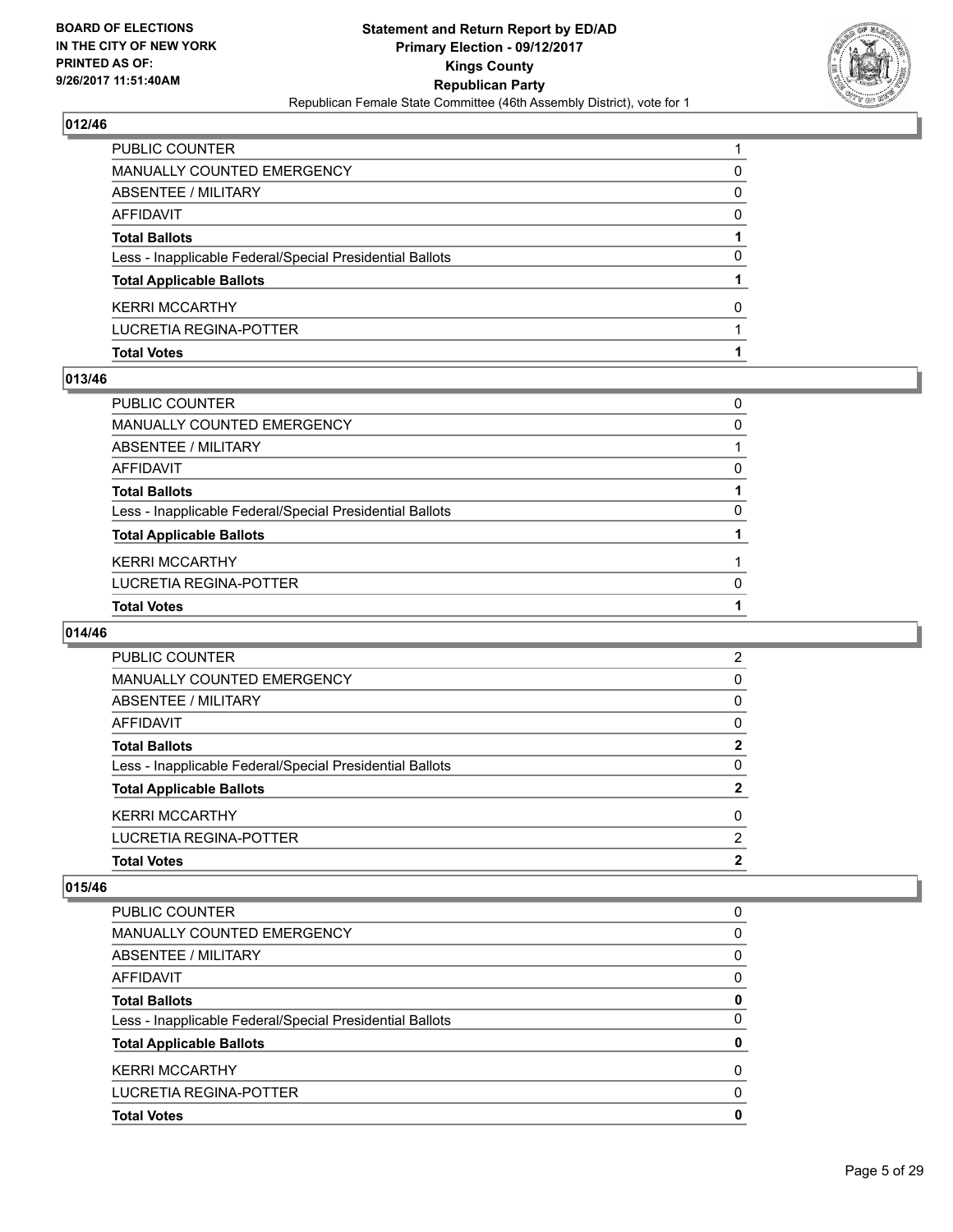

| <b>Total Votes</b>                                       |   |
|----------------------------------------------------------|---|
| LUCRETIA REGINA-POTTER                                   | 0 |
| <b>KERRI MCCARTHY</b>                                    |   |
| <b>Total Applicable Ballots</b>                          |   |
| Less - Inapplicable Federal/Special Presidential Ballots | 0 |
| <b>Total Ballots</b>                                     |   |
| AFFIDAVIT                                                | 0 |
| ABSENTEE / MILITARY                                      | 0 |
| MANUALLY COUNTED EMERGENCY                               | 0 |
| <b>PUBLIC COUNTER</b>                                    |   |

## **017/46**

| <b>PUBLIC COUNTER</b>                                    | 10 |
|----------------------------------------------------------|----|
| <b>MANUALLY COUNTED EMERGENCY</b>                        | 0  |
| ABSENTEE / MILITARY                                      |    |
| AFFIDAVIT                                                | 0  |
| <b>Total Ballots</b>                                     | 11 |
| Less - Inapplicable Federal/Special Presidential Ballots | 0  |
| <b>Total Applicable Ballots</b>                          | 11 |
| <b>KERRI MCCARTHY</b>                                    | 5  |
| LUCRETIA REGINA-POTTER                                   | 5  |
| <b>Total Votes</b>                                       | 10 |
| Unrecorded                                               |    |

| <b>PUBLIC COUNTER</b>                                    | 13 |
|----------------------------------------------------------|----|
| <b>MANUALLY COUNTED EMERGENCY</b>                        | 0  |
| ABSENTEE / MILITARY                                      | 0  |
| AFFIDAVIT                                                | 0  |
| <b>Total Ballots</b>                                     | 13 |
| Less - Inapplicable Federal/Special Presidential Ballots | 0  |
| <b>Total Applicable Ballots</b>                          | 13 |
| <b>KERRI MCCARTHY</b>                                    | 5  |
| LUCRETIA REGINA-POTTER                                   | 5  |
| <b>Total Votes</b>                                       | 10 |
| Unrecorded                                               | 3  |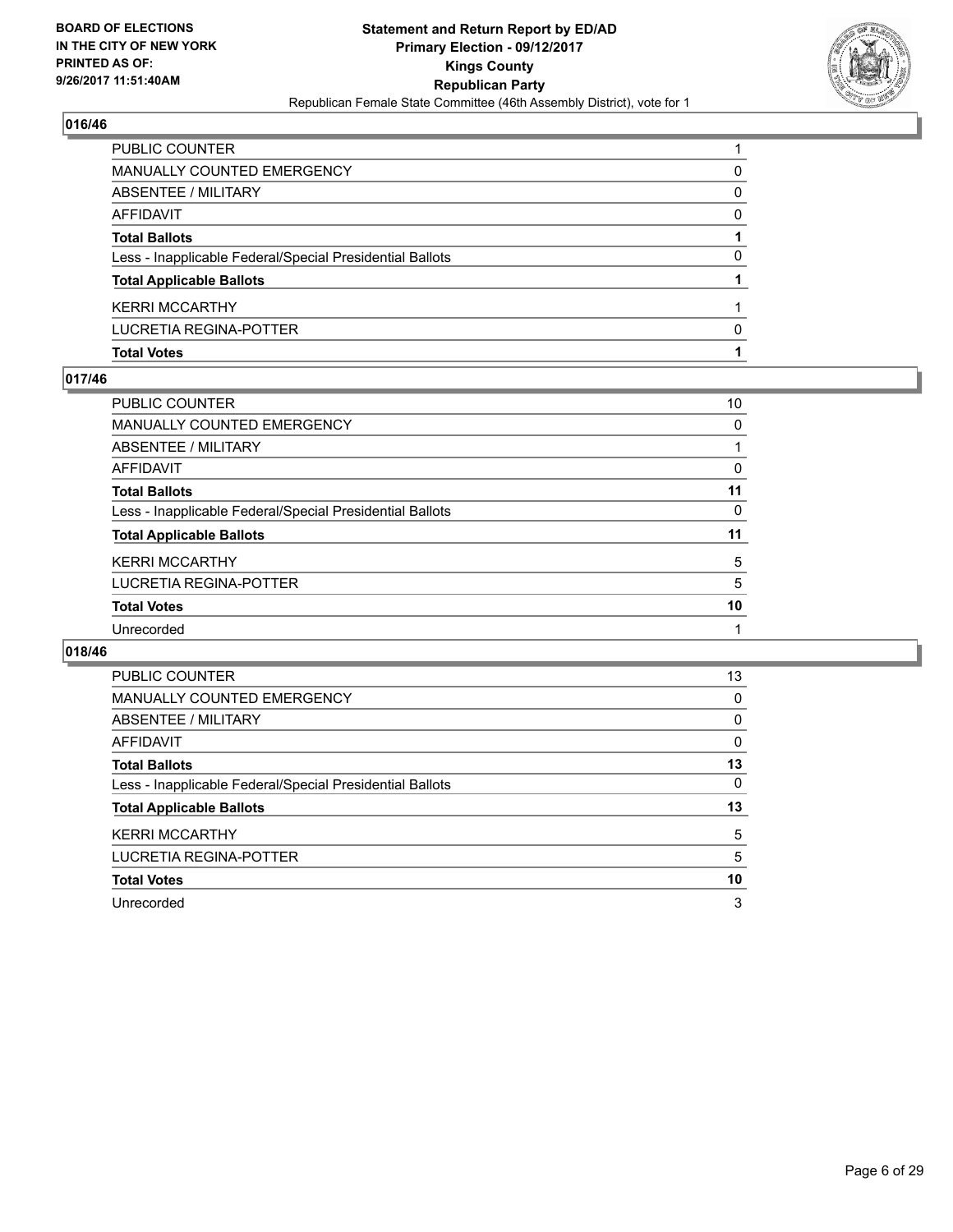

| PUBLIC COUNTER                                           | 27 |
|----------------------------------------------------------|----|
| <b>MANUALLY COUNTED EMERGENCY</b>                        | 0  |
| <b>ABSENTEE / MILITARY</b>                               |    |
| <b>AFFIDAVIT</b>                                         | 0  |
| <b>Total Ballots</b>                                     | 28 |
| Less - Inapplicable Federal/Special Presidential Ballots | 0  |
| <b>Total Applicable Ballots</b>                          | 28 |
| <b>KERRI MCCARTHY</b>                                    | 17 |
| <b>LUCRETIA REGINA-POTTER</b>                            | 5  |
| <b>Total Votes</b>                                       | 22 |
| Unrecorded                                               | 6  |

## **020/46**

| <b>PUBLIC COUNTER</b>                                    |   |
|----------------------------------------------------------|---|
| <b>MANUALLY COUNTED EMERGENCY</b>                        | 0 |
| ABSENTEE / MILITARY                                      | 0 |
| AFFIDAVIT                                                | 0 |
| <b>Total Ballots</b>                                     |   |
| Less - Inapplicable Federal/Special Presidential Ballots | 0 |
| <b>Total Applicable Ballots</b>                          |   |
| <b>KERRI MCCARTHY</b>                                    | 0 |
| LUCRETIA REGINA-POTTER                                   | 6 |
| <b>Total Votes</b>                                       | 6 |
| Unrecorded                                               |   |
|                                                          |   |

| <b>PUBLIC COUNTER</b>                                    | 51 |
|----------------------------------------------------------|----|
| <b>MANUALLY COUNTED EMERGENCY</b>                        | 0  |
| ABSENTEE / MILITARY                                      | 0  |
| <b>AFFIDAVIT</b>                                         | 0  |
| <b>Total Ballots</b>                                     | 51 |
| Less - Inapplicable Federal/Special Presidential Ballots | 0  |
| <b>Total Applicable Ballots</b>                          | 51 |
| <b>KERRI MCCARTHY</b>                                    | 15 |
| LUCRETIA REGINA-POTTER                                   | 25 |
| UNATTRIBUTABLE WRITE-IN (WRITE-IN)                       |    |
| <b>Total Votes</b>                                       | 41 |
| Unrecorded                                               | 10 |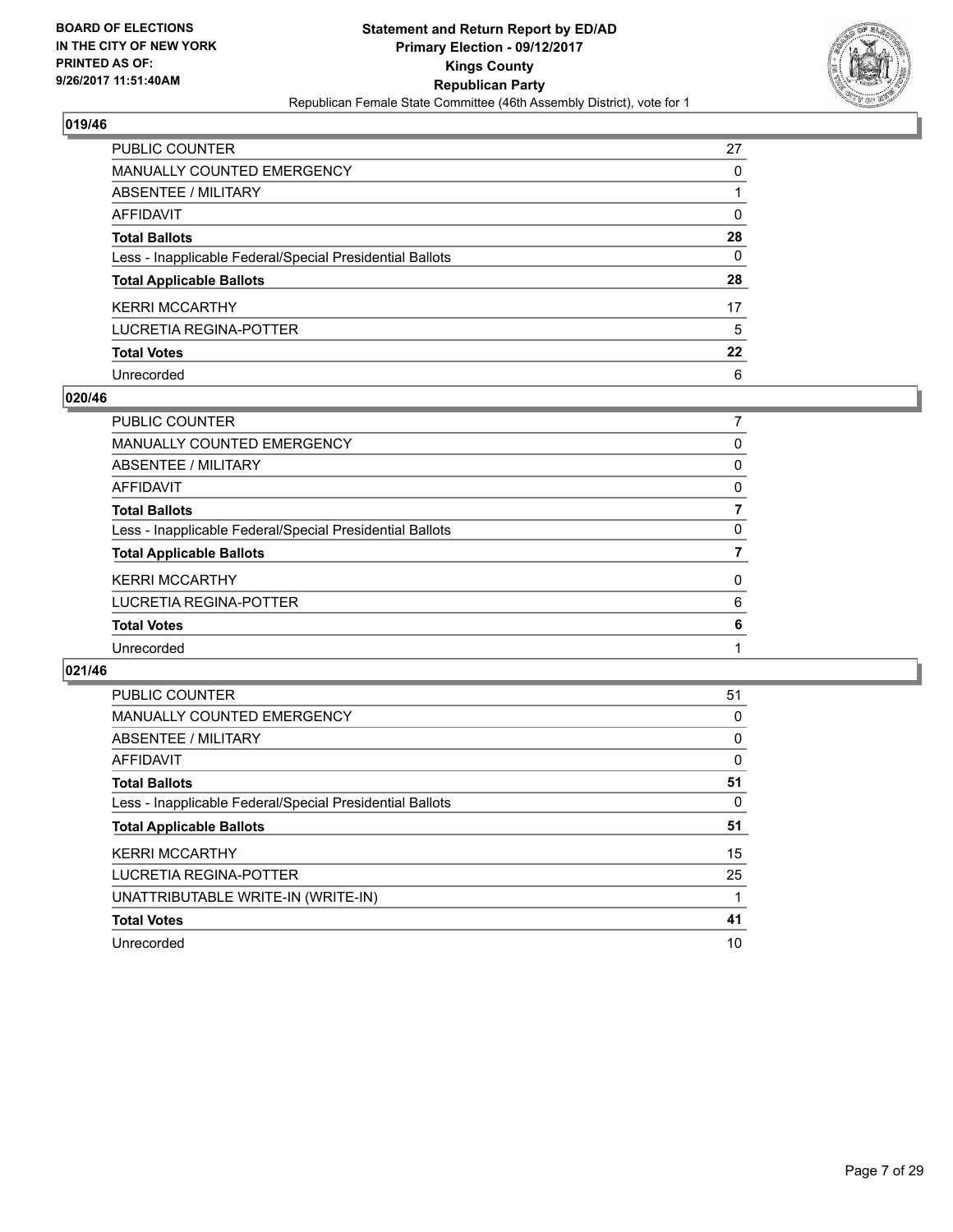

| PUBLIC COUNTER                                           | 26           |
|----------------------------------------------------------|--------------|
| <b>MANUALLY COUNTED EMERGENCY</b>                        | 0            |
| <b>ABSENTEE / MILITARY</b>                               | 0            |
| AFFIDAVIT                                                | $\mathbf{0}$ |
| <b>Total Ballots</b>                                     | 26           |
| Less - Inapplicable Federal/Special Presidential Ballots | $\mathbf{0}$ |
| <b>Total Applicable Ballots</b>                          | 26           |
| <b>KERRI MCCARTHY</b>                                    | 9            |
| LUCRETIA REGINA-POTTER                                   | 13           |
| <b>Total Votes</b>                                       | $22 \,$      |
| Unrecorded                                               | 4            |

## **023/46**

| <b>PUBLIC COUNTER</b>                                    | 29 |
|----------------------------------------------------------|----|
| <b>MANUALLY COUNTED EMERGENCY</b>                        | 0  |
| ABSENTEE / MILITARY                                      | 0  |
| AFFIDAVIT                                                | 0  |
| <b>Total Ballots</b>                                     | 29 |
| Less - Inapplicable Federal/Special Presidential Ballots | 0  |
| <b>Total Applicable Ballots</b>                          | 29 |
| <b>KERRI MCCARTHY</b>                                    | 7  |
| <b>LUCRETIA REGINA-POTTER</b>                            | 4  |
| <b>Total Votes</b>                                       | 11 |
| Unrecorded                                               | 18 |
|                                                          |    |

| <b>PUBLIC COUNTER</b>                                    | 22 |
|----------------------------------------------------------|----|
| MANUALLY COUNTED EMERGENCY                               | 0  |
| ABSENTEE / MILITARY                                      | 0  |
| AFFIDAVIT                                                | 0  |
| <b>Total Ballots</b>                                     | 22 |
| Less - Inapplicable Federal/Special Presidential Ballots | 0  |
| <b>Total Applicable Ballots</b>                          | 22 |
| <b>KERRI MCCARTHY</b>                                    | 13 |
| LUCRETIA REGINA-POTTER                                   | 6  |
| <b>Total Votes</b>                                       | 19 |
| Unrecorded                                               | 3  |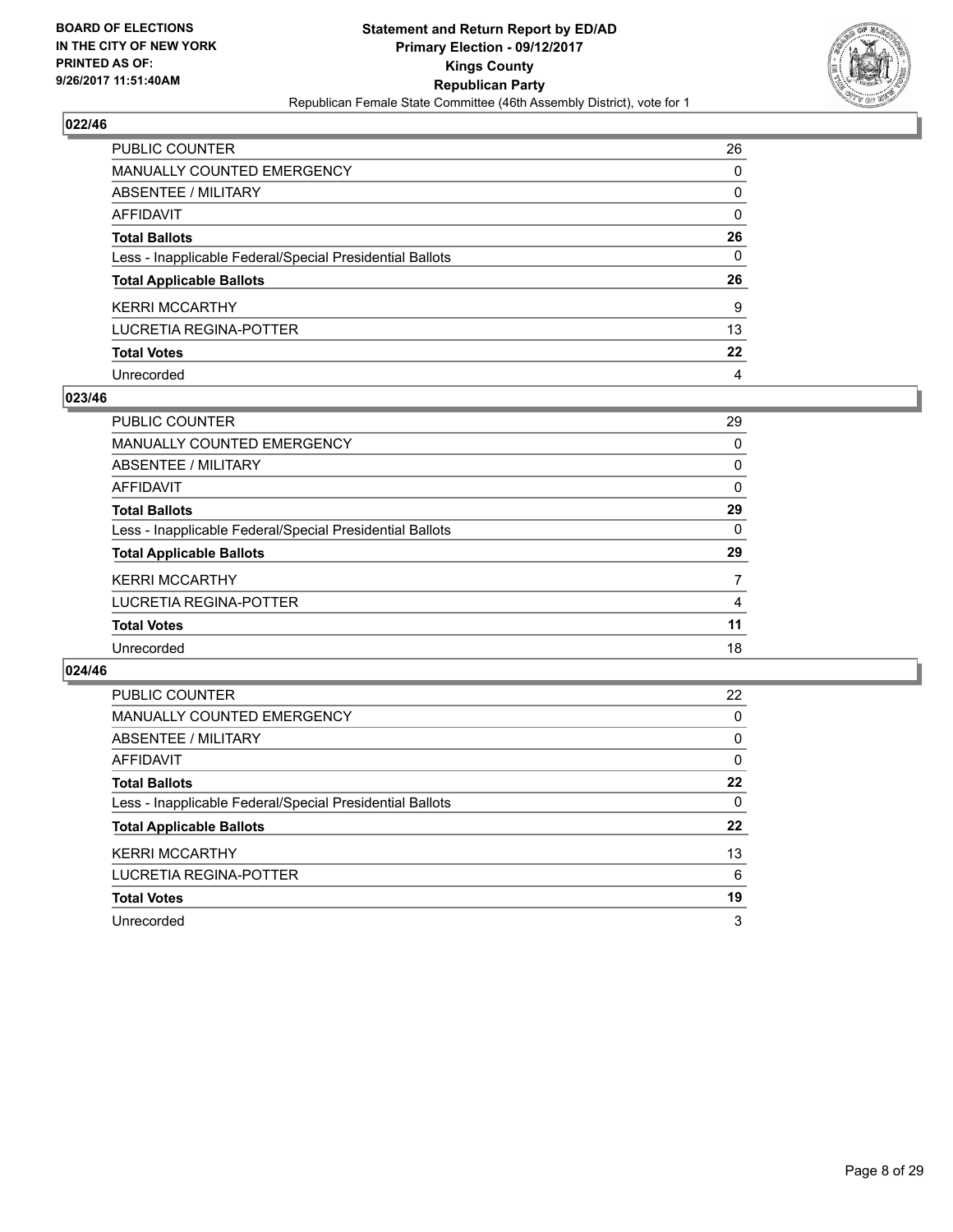

| PUBLIC COUNTER                                           | 19 |
|----------------------------------------------------------|----|
| <b>MANUALLY COUNTED EMERGENCY</b>                        | 0  |
| <b>ABSENTEE / MILITARY</b>                               | 0  |
| AFFIDAVIT                                                | 0  |
| <b>Total Ballots</b>                                     | 19 |
| Less - Inapplicable Federal/Special Presidential Ballots | 0  |
| <b>Total Applicable Ballots</b>                          | 19 |
| <b>KERRI MCCARTHY</b>                                    | 6  |
| <b>LUCRETIA REGINA-POTTER</b>                            | 7  |
| <b>Total Votes</b>                                       | 13 |
| Unrecorded                                               | 6  |

## **026/46**

| PUBLIC COUNTER                                           | 8 |
|----------------------------------------------------------|---|
| MANUALLY COUNTED EMERGENCY                               | 0 |
| ABSENTEE / MILITARY                                      | 0 |
| AFFIDAVIT                                                | 0 |
| <b>Total Ballots</b>                                     | 8 |
| Less - Inapplicable Federal/Special Presidential Ballots | 0 |
| <b>Total Applicable Ballots</b>                          | 8 |
| <b>KERRI MCCARTHY</b>                                    | 2 |
| LUCRETIA REGINA-POTTER                                   | 3 |
| <b>Total Votes</b>                                       | 5 |
| Unrecorded                                               | 3 |

| <b>Total Votes</b>                                       |   |
|----------------------------------------------------------|---|
| LUCRETIA REGINA-POTTER                                   | 2 |
| <b>KERRI MCCARTHY</b>                                    | 2 |
| <b>Total Applicable Ballots</b>                          |   |
| Less - Inapplicable Federal/Special Presidential Ballots | 0 |
| <b>Total Ballots</b>                                     |   |
| AFFIDAVIT                                                | 0 |
| ABSENTEE / MILITARY                                      | 0 |
| <b>MANUALLY COUNTED EMERGENCY</b>                        | 0 |
| <b>PUBLIC COUNTER</b>                                    | 4 |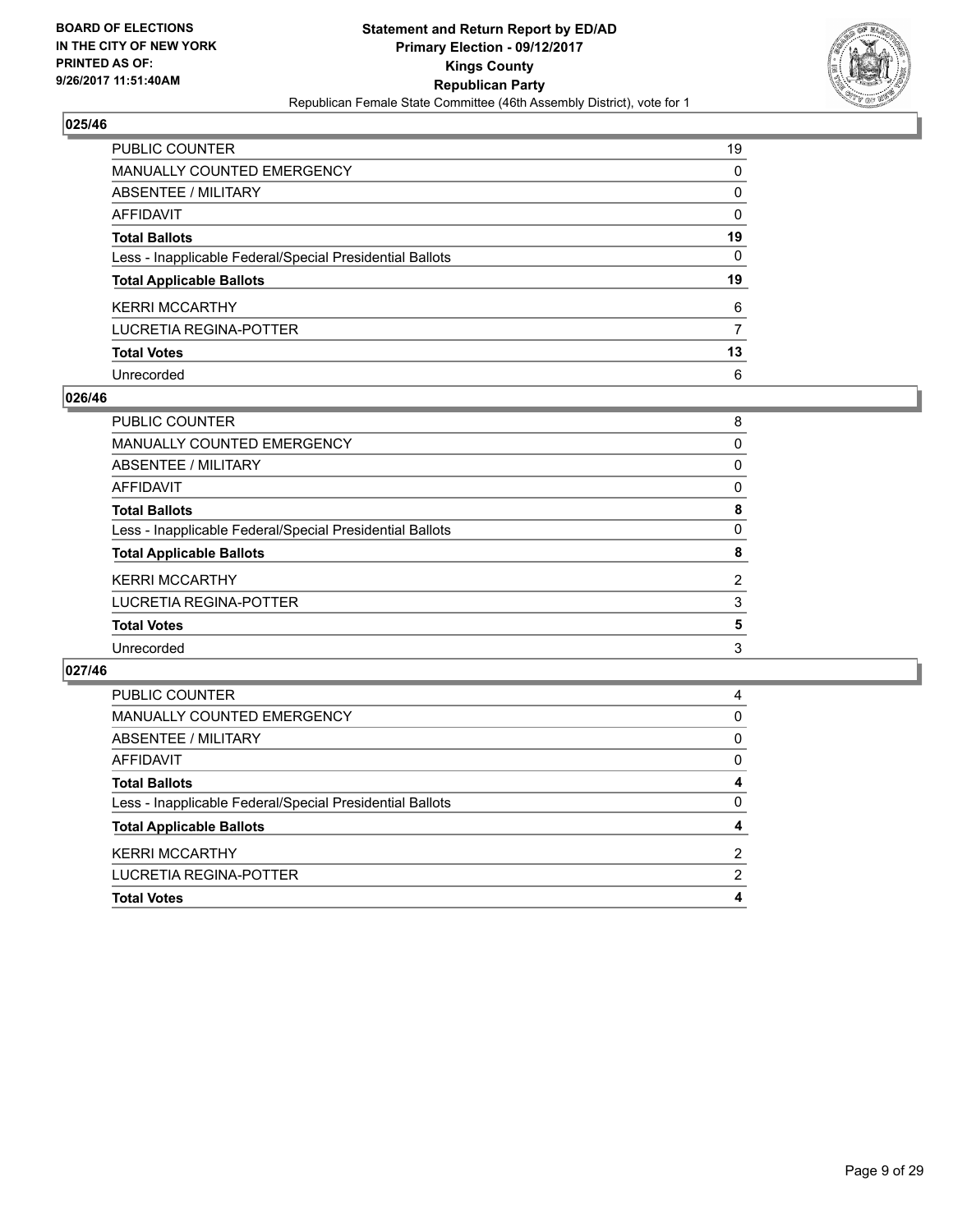

| PUBLIC COUNTER                                           | 35 |
|----------------------------------------------------------|----|
| <b>MANUALLY COUNTED EMERGENCY</b>                        | 0  |
| <b>ABSENTEE / MILITARY</b>                               | 0  |
| <b>AFFIDAVIT</b>                                         | 0  |
| <b>Total Ballots</b>                                     | 35 |
| Less - Inapplicable Federal/Special Presidential Ballots | 0  |
| <b>Total Applicable Ballots</b>                          | 35 |
| <b>KERRI MCCARTHY</b>                                    | 8  |
| <b>LUCRETIA REGINA-POTTER</b>                            | 19 |
| <b>Total Votes</b>                                       | 27 |
| Unrecorded                                               | 8  |

## **029/46**

| <b>PUBLIC COUNTER</b>                                    | 23 |
|----------------------------------------------------------|----|
| MANUALLY COUNTED EMERGENCY                               | 0  |
| ABSENTEE / MILITARY                                      | 0  |
| AFFIDAVIT                                                |    |
| <b>Total Ballots</b>                                     | 24 |
| Less - Inapplicable Federal/Special Presidential Ballots | 0  |
| <b>Total Applicable Ballots</b>                          | 24 |
| <b>KERRI MCCARTHY</b>                                    |    |
| LUCRETIA REGINA-POTTER                                   | 8  |
| <b>Total Votes</b>                                       | 15 |
| Unrecorded                                               | 9  |

| <b>PUBLIC COUNTER</b>                                    | 18             |
|----------------------------------------------------------|----------------|
| <b>MANUALLY COUNTED EMERGENCY</b>                        | 0              |
| ABSENTEE / MILITARY                                      | 0              |
| <b>AFFIDAVIT</b>                                         | 0              |
| <b>Total Ballots</b>                                     | 18             |
| Less - Inapplicable Federal/Special Presidential Ballots | 0              |
| <b>Total Applicable Ballots</b>                          | 18             |
| <b>KERRI MCCARTHY</b>                                    | 13             |
| LUCRETIA REGINA-POTTER                                   | 3              |
| <b>Total Votes</b>                                       | 16             |
| Unrecorded                                               | $\overline{2}$ |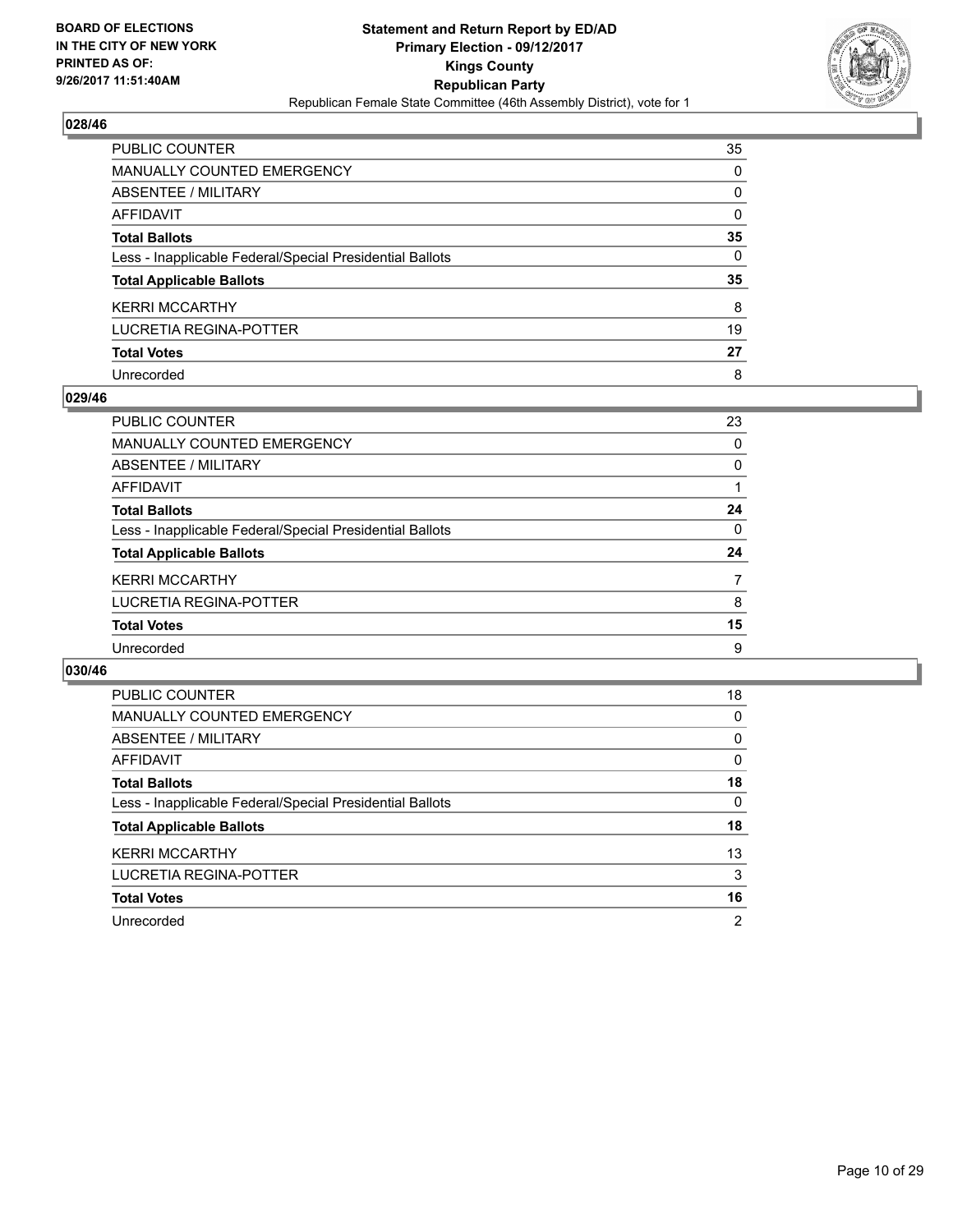

| PUBLIC COUNTER                                           | 42              |
|----------------------------------------------------------|-----------------|
| <b>MANUALLY COUNTED EMERGENCY</b>                        | $\mathbf{0}$    |
| <b>ABSENTEE / MILITARY</b>                               | $\mathbf{0}$    |
| AFFIDAVIT                                                | $\mathbf{0}$    |
| <b>Total Ballots</b>                                     | 42              |
| Less - Inapplicable Federal/Special Presidential Ballots | $\mathbf{0}$    |
| <b>Total Applicable Ballots</b>                          | 42              |
| <b>KERRI MCCARTHY</b>                                    | 18              |
| LUCRETIA REGINA-POTTER                                   | 12 <sup>2</sup> |
| <b>Total Votes</b>                                       | 30              |
| Unrecorded                                               | 12              |

## **032/46**

| <b>Total Votes</b>                                       | 2 |
|----------------------------------------------------------|---|
| LUCRETIA REGINA-POTTER                                   | 2 |
| <b>KERRI MCCARTHY</b>                                    | 0 |
| <b>Total Applicable Ballots</b>                          | 2 |
| Less - Inapplicable Federal/Special Presidential Ballots | 0 |
| <b>Total Ballots</b>                                     | 2 |
| AFFIDAVIT                                                | 0 |
| ABSENTEE / MILITARY                                      | 0 |
| MANUALLY COUNTED EMERGENCY                               | 0 |
| PUBLIC COUNTER                                           | 2 |

| <b>PUBLIC COUNTER</b>                                    |   |
|----------------------------------------------------------|---|
| MANUALLY COUNTED EMERGENCY                               | 0 |
| ABSENTEE / MILITARY                                      | 0 |
| AFFIDAVIT                                                | 0 |
| <b>Total Ballots</b>                                     |   |
| Less - Inapplicable Federal/Special Presidential Ballots | 0 |
| <b>Total Applicable Ballots</b>                          |   |
| <b>KERRI MCCARTHY</b>                                    | 0 |
| LUCRETIA REGINA-POTTER                                   | 0 |
| UNATTRIBUTABLE WRITE-IN (WRITE-IN)                       |   |
| <b>Total Votes</b>                                       |   |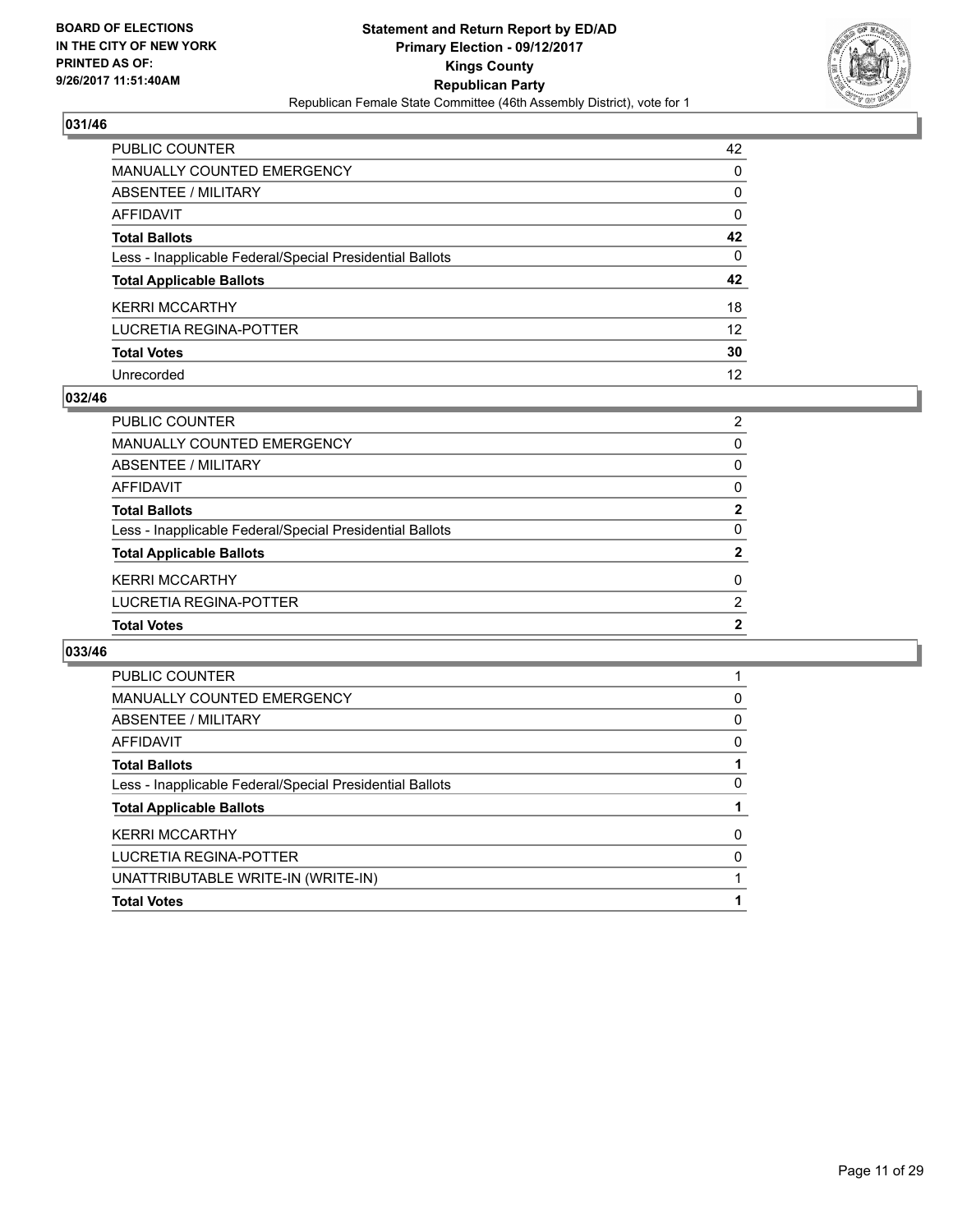

| PUBLIC COUNTER                                           | 12 |
|----------------------------------------------------------|----|
| <b>MANUALLY COUNTED EMERGENCY</b>                        | 0  |
| <b>ABSENTEE / MILITARY</b>                               | 2  |
| <b>AFFIDAVIT</b>                                         | 0  |
| <b>Total Ballots</b>                                     | 14 |
| Less - Inapplicable Federal/Special Presidential Ballots | 0  |
| <b>Total Applicable Ballots</b>                          | 14 |
| <b>KERRI MCCARTHY</b>                                    | 7  |
| <b>LUCRETIA REGINA-POTTER</b>                            | 3  |
| <b>Total Votes</b>                                       | 10 |
| Unrecorded                                               | 4  |

## **035/46**

| <b>PUBLIC COUNTER</b>                                    | 11 |
|----------------------------------------------------------|----|
| <b>MANUALLY COUNTED EMERGENCY</b>                        | 0  |
| ABSENTEE / MILITARY                                      |    |
| AFFIDAVIT                                                | 0  |
| <b>Total Ballots</b>                                     | 12 |
| Less - Inapplicable Federal/Special Presidential Ballots | 0  |
| <b>Total Applicable Ballots</b>                          | 12 |
| <b>KERRI MCCARTHY</b>                                    | 6  |
| LUCRETIA REGINA-POTTER                                   | 4  |
| <b>Total Votes</b>                                       | 10 |
| Unrecorded                                               | 2  |

| <b>PUBLIC COUNTER</b>                                    | 44 |
|----------------------------------------------------------|----|
| <b>MANUALLY COUNTED EMERGENCY</b>                        | 0  |
| ABSENTEE / MILITARY                                      | 9  |
| <b>AFFIDAVIT</b>                                         | 0  |
| <b>Total Ballots</b>                                     | 53 |
| Less - Inapplicable Federal/Special Presidential Ballots | 0  |
| <b>Total Applicable Ballots</b>                          | 53 |
| <b>KERRI MCCARTHY</b>                                    | 14 |
| LUCRETIA REGINA-POTTER                                   | 34 |
| <b>Total Votes</b>                                       | 48 |
| Unrecorded                                               | 5  |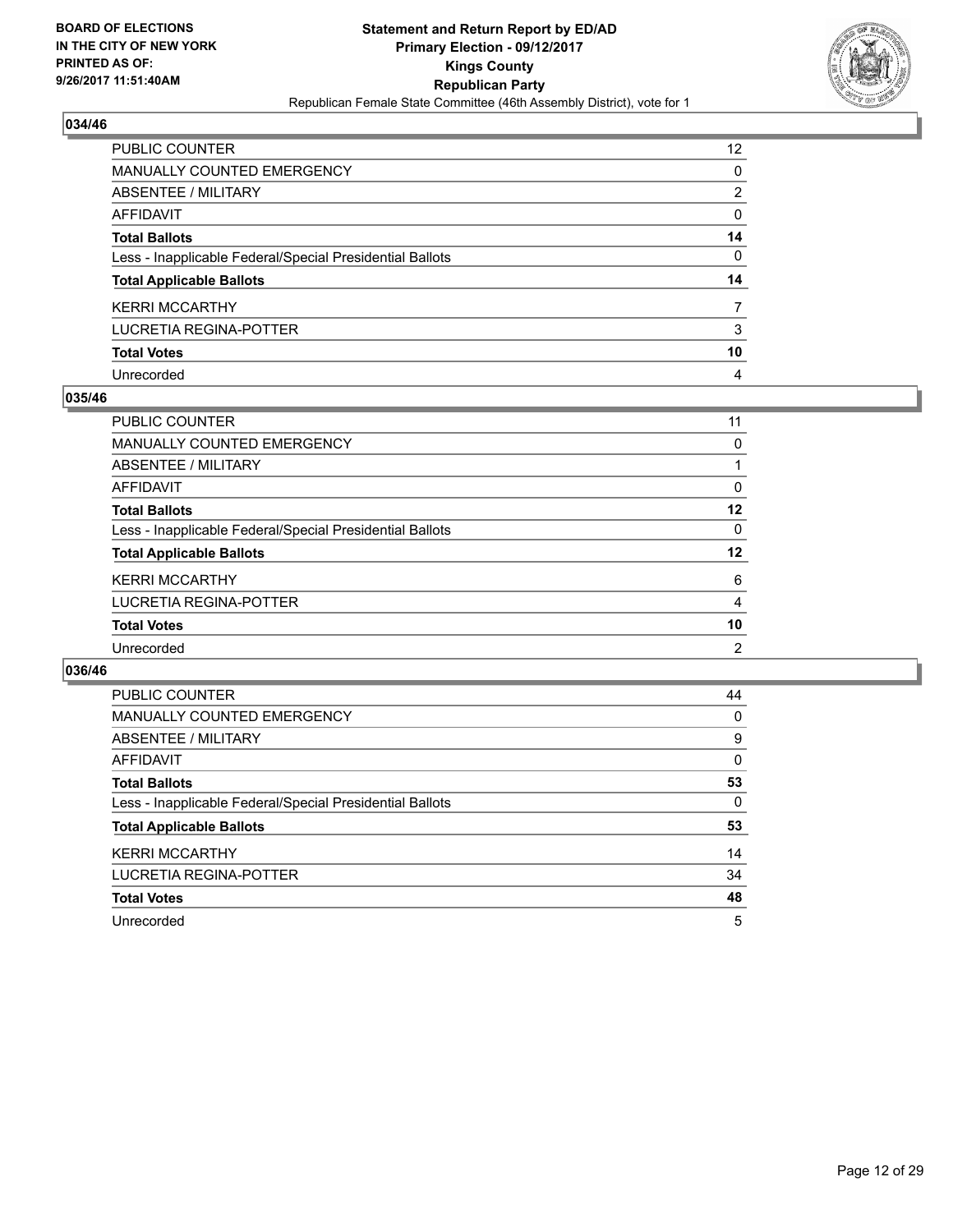

| <b>Total Votes</b>                                       | 0 |
|----------------------------------------------------------|---|
| LUCRETIA REGINA-POTTER                                   | 0 |
| <b>KERRI MCCARTHY</b>                                    | 0 |
| <b>Total Applicable Ballots</b>                          | 0 |
| Less - Inapplicable Federal/Special Presidential Ballots | 0 |
| <b>Total Ballots</b>                                     | 0 |
| AFFIDAVIT                                                | 0 |
| ABSENTEE / MILITARY                                      | 0 |
| MANUALLY COUNTED EMERGENCY                               | 0 |
| <b>PUBLIC COUNTER</b>                                    | 0 |

## **038/46**

| <b>PUBLIC COUNTER</b>                                    | 16 |
|----------------------------------------------------------|----|
| <b>MANUALLY COUNTED EMERGENCY</b>                        | 0  |
| ABSENTEE / MILITARY                                      | 0  |
| <b>AFFIDAVIT</b>                                         | 0  |
| <b>Total Ballots</b>                                     | 16 |
| Less - Inapplicable Federal/Special Presidential Ballots | 0  |
| <b>Total Applicable Ballots</b>                          | 16 |
| <b>KERRI MCCARTHY</b>                                    |    |
| <b>LUCRETIA REGINA-POTTER</b>                            | 8  |
| <b>Total Votes</b>                                       | 9  |
| Unrecorded                                               |    |

| <b>PUBLIC COUNTER</b>                                    |   |
|----------------------------------------------------------|---|
| MANUALLY COUNTED EMERGENCY                               | 0 |
| ABSENTEE / MILITARY                                      | 0 |
| AFFIDAVIT                                                | 0 |
| <b>Total Ballots</b>                                     |   |
| Less - Inapplicable Federal/Special Presidential Ballots | 0 |
| <b>Total Applicable Ballots</b>                          |   |
| <b>KERRI MCCARTHY</b>                                    | 0 |
| LUCRETIA REGINA-POTTER                                   |   |
| <b>Total Votes</b>                                       |   |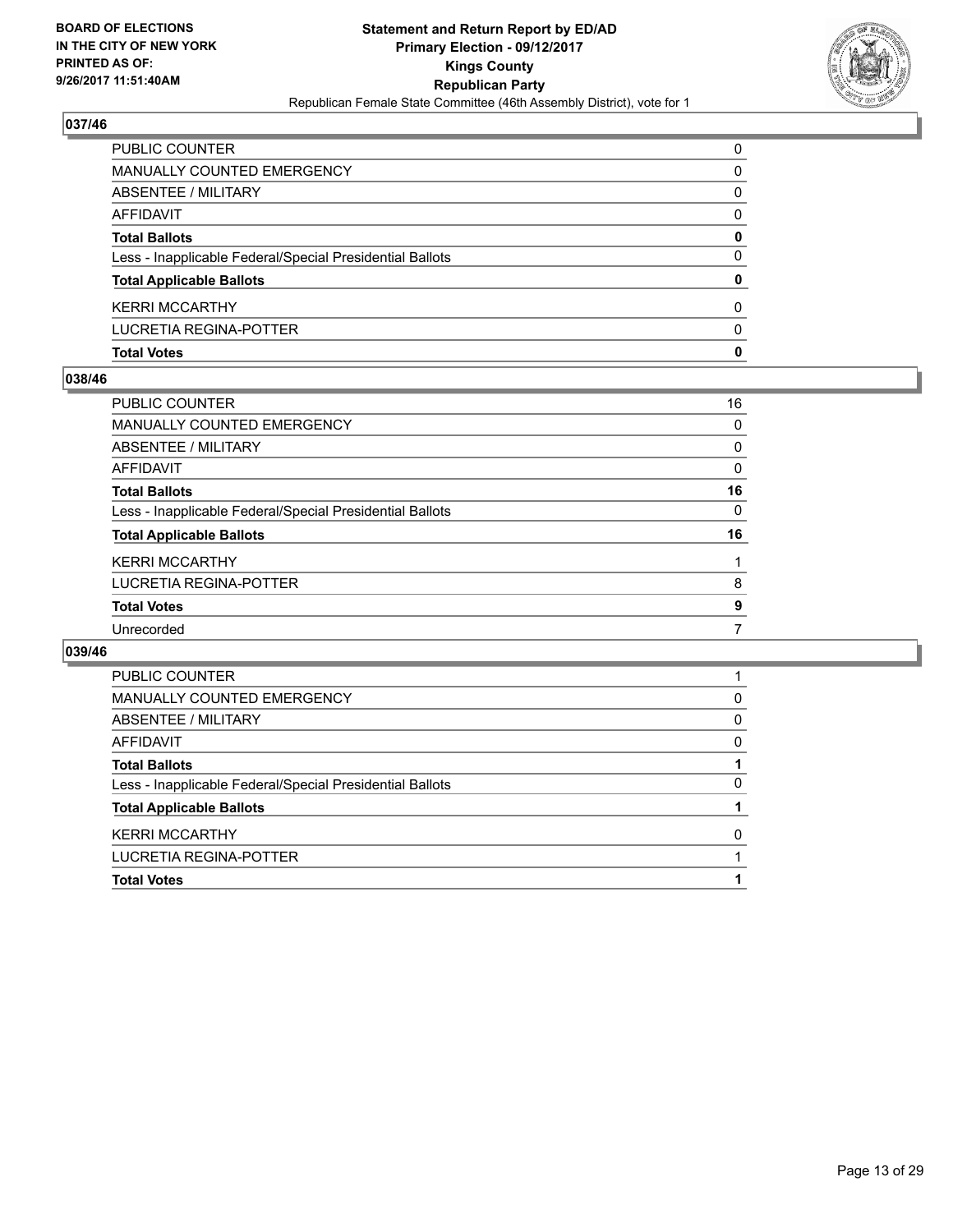

| PUBLIC COUNTER                                           | 4            |
|----------------------------------------------------------|--------------|
| <b>MANUALLY COUNTED EMERGENCY</b>                        | 0            |
| <b>ABSENTEE / MILITARY</b>                               | $\mathbf{0}$ |
| AFFIDAVIT                                                | 0            |
| <b>Total Ballots</b>                                     | 4            |
| Less - Inapplicable Federal/Special Presidential Ballots | 0            |
| <b>Total Applicable Ballots</b>                          | 4            |
| <b>KERRI MCCARTHY</b>                                    |              |
| LUCRETIA REGINA-POTTER                                   | 2            |
| <b>Total Votes</b>                                       | 3            |
| Unrecorded                                               |              |

## **041/46**

| <b>PUBLIC COUNTER</b>                                    | 49 |
|----------------------------------------------------------|----|
| MANUALLY COUNTED EMERGENCY                               | 0  |
| ABSENTEE / MILITARY                                      | 5  |
| AFFIDAVIT                                                | 0  |
| <b>Total Ballots</b>                                     | 54 |
| Less - Inapplicable Federal/Special Presidential Ballots | 0  |
| <b>Total Applicable Ballots</b>                          | 54 |
| <b>KERRI MCCARTHY</b>                                    | 28 |
| LUCRETIA REGINA-POTTER                                   | 15 |
| <b>Total Votes</b>                                       | 43 |
| Unrecorded                                               | 11 |
|                                                          |    |

| <b>PUBLIC COUNTER</b>                                    | 43 |
|----------------------------------------------------------|----|
| <b>MANUALLY COUNTED EMERGENCY</b>                        | 0  |
| ABSENTEE / MILITARY                                      |    |
| <b>AFFIDAVIT</b>                                         |    |
| <b>Total Ballots</b>                                     | 51 |
| Less - Inapplicable Federal/Special Presidential Ballots | 0  |
| <b>Total Applicable Ballots</b>                          | 51 |
| <b>KERRI MCCARTHY</b>                                    | 8  |
| LUCRETIA REGINA-POTTER                                   | 35 |
|                                                          |    |
| <b>Total Votes</b>                                       | 43 |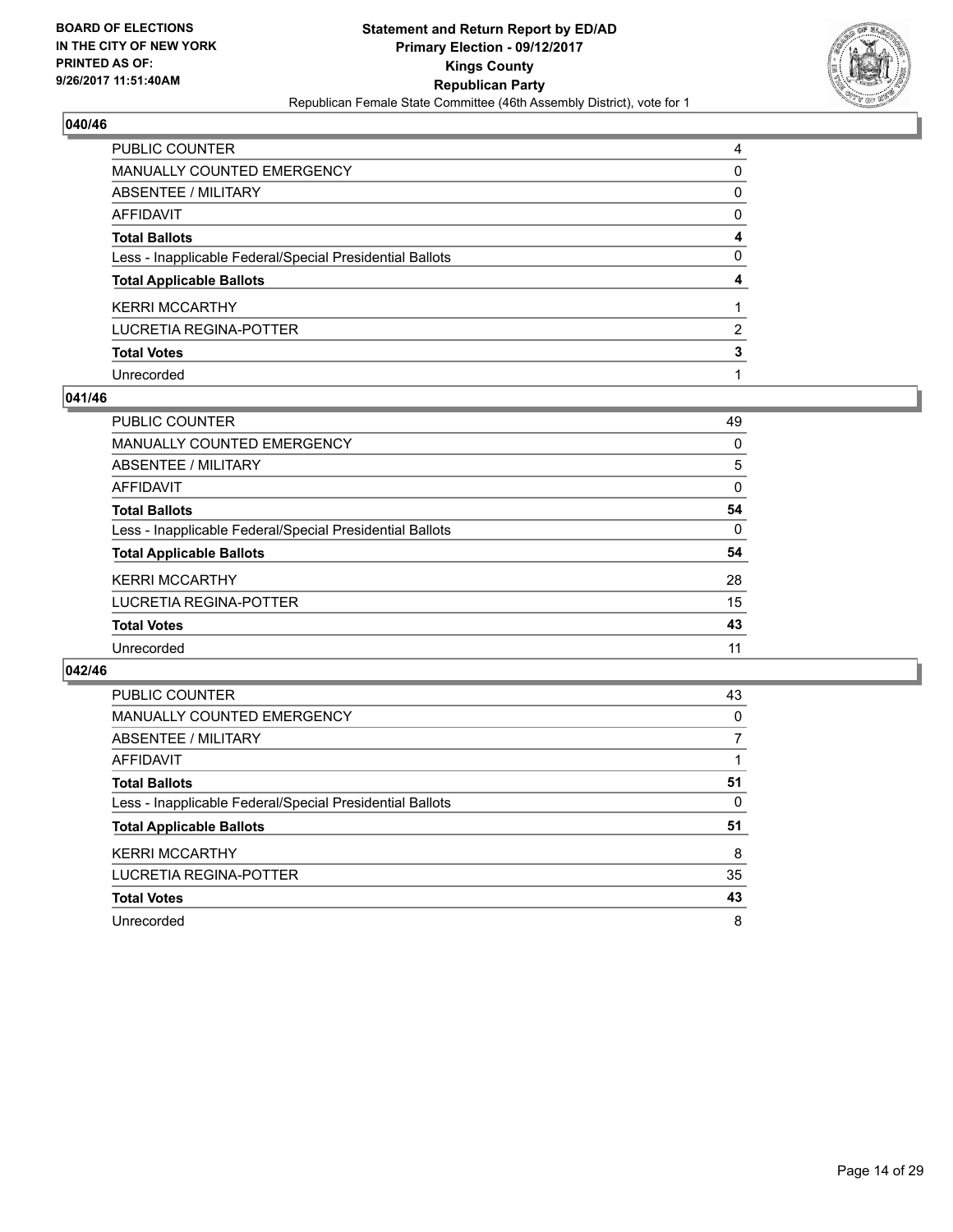

| <b>Total Votes</b>                                       | 2            |
|----------------------------------------------------------|--------------|
| LUCRETIA REGINA-POTTER                                   | 0            |
| <b>KERRI MCCARTHY</b>                                    | 2            |
| <b>Total Applicable Ballots</b>                          | $\mathbf{2}$ |
| Less - Inapplicable Federal/Special Presidential Ballots | 0            |
| <b>Total Ballots</b>                                     | 2            |
| AFFIDAVIT                                                | 0            |
| ABSENTEE / MILITARY                                      | 2            |
| MANUALLY COUNTED EMERGENCY                               | 0            |
| <b>PUBLIC COUNTER</b>                                    | 0            |

## **044/46**

| PUBLIC COUNTER                                           | 8 |
|----------------------------------------------------------|---|
| <b>MANUALLY COUNTED EMERGENCY</b>                        | 0 |
| <b>ABSENTEE / MILITARY</b>                               | 0 |
| <b>AFFIDAVIT</b>                                         | 0 |
| <b>Total Ballots</b>                                     | 8 |
| Less - Inapplicable Federal/Special Presidential Ballots | 0 |
| <b>Total Applicable Ballots</b>                          | 8 |
| <b>KERRI MCCARTHY</b>                                    | 3 |
| <b>LUCRETIA REGINA-POTTER</b>                            | 3 |
| <b>Total Votes</b>                                       | 6 |
| Unrecorded                                               | 2 |
|                                                          |   |

| <b>PUBLIC COUNTER</b>                                    | 10 |
|----------------------------------------------------------|----|
| <b>MANUALLY COUNTED EMERGENCY</b>                        | 0  |
| ABSENTEE / MILITARY                                      | 0  |
| AFFIDAVIT                                                | 0  |
| <b>Total Ballots</b>                                     | 10 |
| Less - Inapplicable Federal/Special Presidential Ballots | 0  |
| <b>Total Applicable Ballots</b>                          | 10 |
| <b>KERRI MCCARTHY</b>                                    | 2  |
| LUCRETIA REGINA-POTTER                                   | 6  |
| <b>Total Votes</b>                                       | 8  |
| Unrecorded                                               | 2  |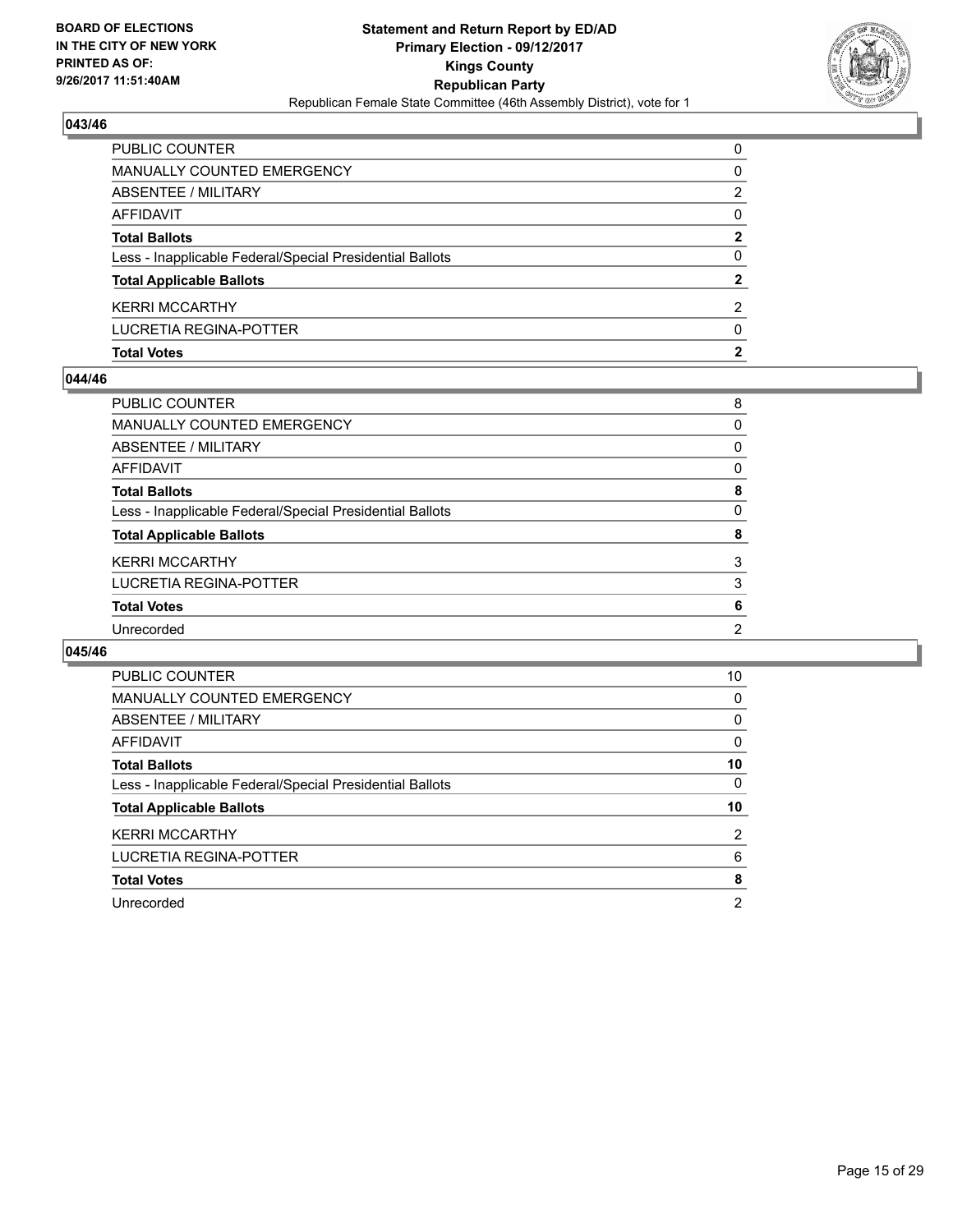

| <b>Total Votes</b>                                       |          |
|----------------------------------------------------------|----------|
| LUCRETIA REGINA-POTTER                                   | 3        |
| <b>KERRI MCCARTHY</b>                                    |          |
| <b>Total Applicable Ballots</b>                          |          |
| Less - Inapplicable Federal/Special Presidential Ballots | 0        |
| <b>Total Ballots</b>                                     |          |
| AFFIDAVIT                                                | $\Omega$ |
| <b>ABSENTEE / MILITARY</b>                               | 0        |
| MANUALLY COUNTED EMERGENCY                               | 0        |
| <b>PUBLIC COUNTER</b>                                    |          |

# **047/46**

| <b>PUBLIC COUNTER</b>                                    | 80       |
|----------------------------------------------------------|----------|
| <b>MANUALLY COUNTED EMERGENCY</b>                        | 0        |
| ABSENTEE / MILITARY                                      | 3        |
| AFFIDAVIT                                                | $\Omega$ |
| <b>Total Ballots</b>                                     | 83       |
| Less - Inapplicable Federal/Special Presidential Ballots | 0        |
| <b>Total Applicable Ballots</b>                          | 83       |
| <b>KERRI MCCARTHY</b>                                    | 15       |
| LUCRETIA REGINA-POTTER                                   | 48       |
| <b>Total Votes</b>                                       | 63       |
| Unrecorded                                               | 20       |
|                                                          |          |

| <b>PUBLIC COUNTER</b>                                    | 30 |
|----------------------------------------------------------|----|
| <b>MANUALLY COUNTED EMERGENCY</b>                        | 0  |
| ABSENTEE / MILITARY                                      | 5  |
| AFFIDAVIT                                                | 0  |
| <b>Total Ballots</b>                                     | 35 |
| Less - Inapplicable Federal/Special Presidential Ballots | 0  |
| <b>Total Applicable Ballots</b>                          | 35 |
| <b>KERRI MCCARTHY</b>                                    | 22 |
| LUCRETIA REGINA-POTTER                                   | 7  |
| <b>Total Votes</b>                                       | 29 |
| Unrecorded                                               | 6  |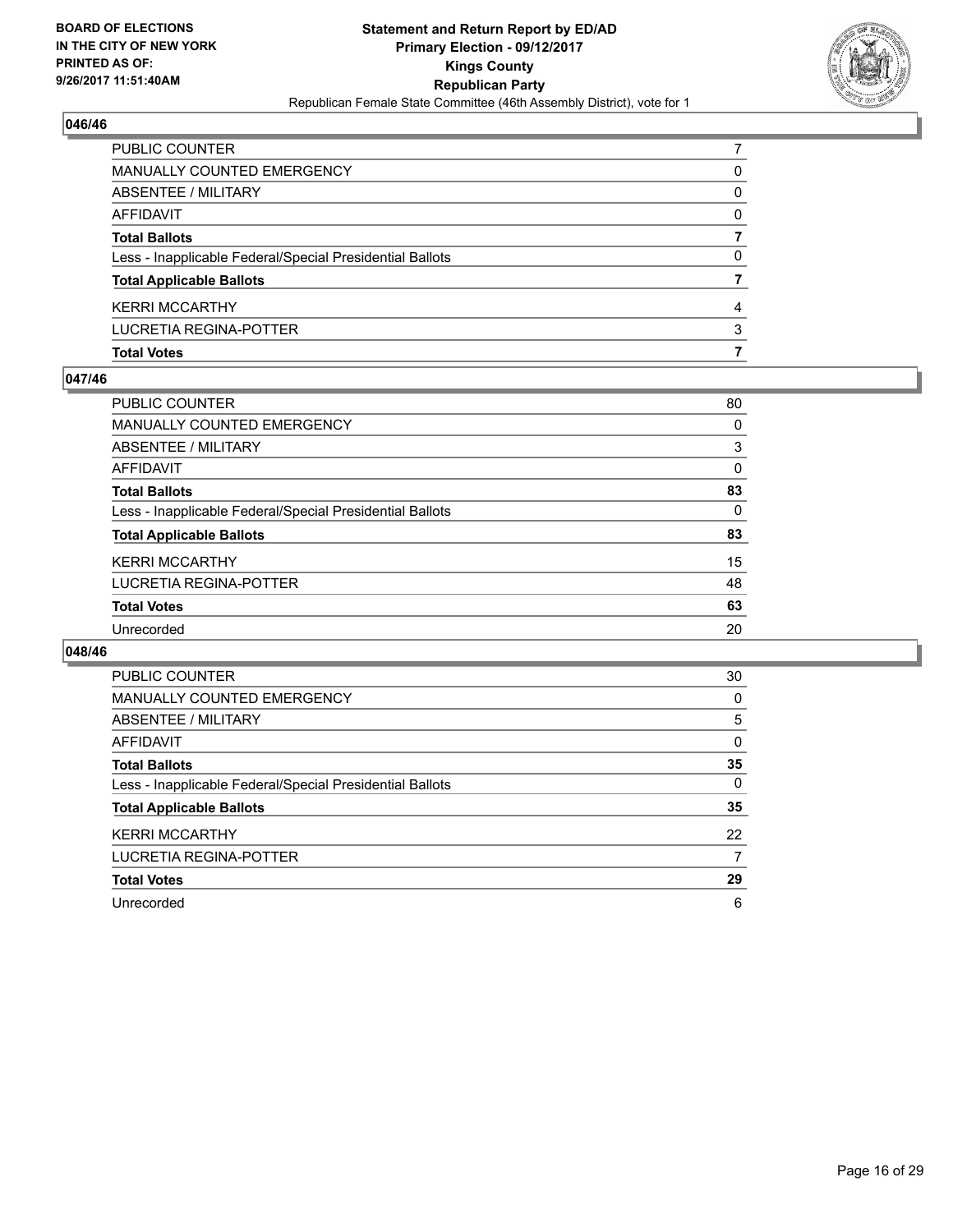

| PUBLIC COUNTER                                           | 38           |
|----------------------------------------------------------|--------------|
| <b>MANUALLY COUNTED EMERGENCY</b>                        | 0            |
| <b>ABSENTEE / MILITARY</b>                               | 5            |
| <b>AFFIDAVIT</b>                                         | $\Omega$     |
| <b>Total Ballots</b>                                     | 43           |
| Less - Inapplicable Federal/Special Presidential Ballots | $\mathbf{0}$ |
| <b>Total Applicable Ballots</b>                          | 43           |
| <b>KERRI MCCARTHY</b>                                    | 22           |
| <b>LUCRETIA REGINA-POTTER</b>                            | 10           |
| <b>Total Votes</b>                                       | 32           |
| Unrecorded                                               | 11           |

## **050/46**

| <b>PUBLIC COUNTER</b>                                    | 79 |
|----------------------------------------------------------|----|
| <b>MANUALLY COUNTED EMERGENCY</b>                        | 0  |
| ABSENTEE / MILITARY                                      | 3  |
| AFFIDAVIT                                                | 0  |
| <b>Total Ballots</b>                                     | 82 |
| Less - Inapplicable Federal/Special Presidential Ballots | 0  |
| <b>Total Applicable Ballots</b>                          | 82 |
| <b>KERRI MCCARTHY</b>                                    | 38 |
| LUCRETIA REGINA-POTTER                                   | 21 |
| <b>Total Votes</b>                                       | 59 |
| Unrecorded                                               | 23 |
|                                                          |    |

| <b>PUBLIC COUNTER</b>                                    | 95  |
|----------------------------------------------------------|-----|
| <b>MANUALLY COUNTED EMERGENCY</b>                        | 0   |
| ABSENTEE / MILITARY                                      | 5   |
| AFFIDAVIT                                                | 0   |
| <b>Total Ballots</b>                                     | 100 |
| Less - Inapplicable Federal/Special Presidential Ballots | 0   |
| <b>Total Applicable Ballots</b>                          | 100 |
| <b>KERRI MCCARTHY</b>                                    | 43  |
| LUCRETIA REGINA-POTTER                                   | 31  |
| <b>Total Votes</b>                                       | 74  |
| Unrecorded                                               | 26  |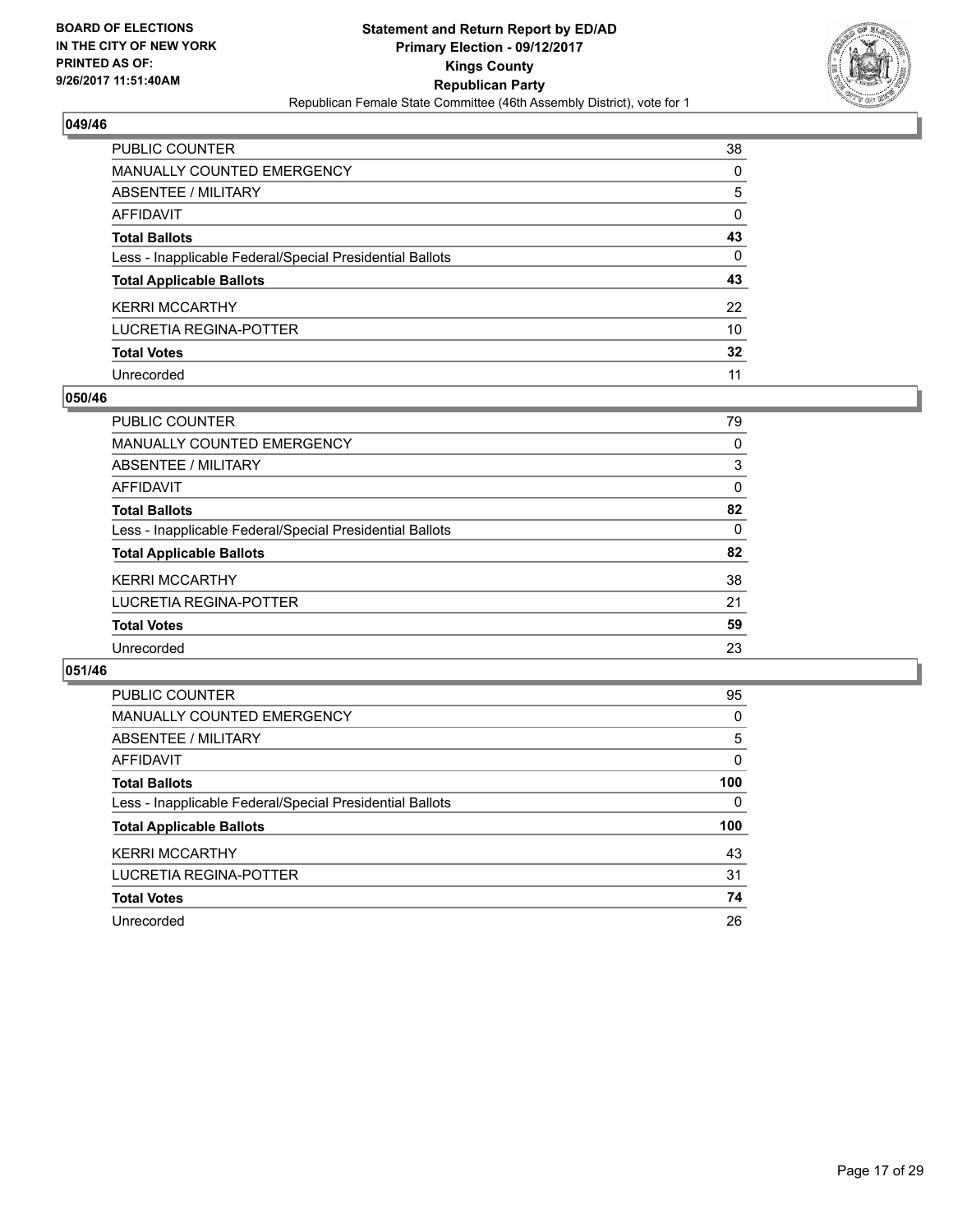

| <b>PUBLIC COUNTER</b>                                    | 61       |
|----------------------------------------------------------|----------|
| <b>MANUALLY COUNTED EMERGENCY</b>                        | 0        |
| <b>ABSENTEE / MILITARY</b>                               | 3        |
| <b>AFFIDAVIT</b>                                         | $\Omega$ |
| <b>Total Ballots</b>                                     | 64       |
| Less - Inapplicable Federal/Special Presidential Ballots | 0        |
| <b>Total Applicable Ballots</b>                          | 64       |
| <b>KERRI MCCARTHY</b>                                    | 19       |
| <b>LUCRETIA REGINA-POTTER</b>                            | 23       |
| <b>Total Votes</b>                                       | 42       |
| Unrecorded                                               | 22       |

## **053/46**

| PUBLIC COUNTER                                           | 50 |
|----------------------------------------------------------|----|
| <b>MANUALLY COUNTED EMERGENCY</b>                        | 0  |
| ABSENTEE / MILITARY                                      | 3  |
| AFFIDAVIT                                                | 0  |
| <b>Total Ballots</b>                                     | 53 |
| Less - Inapplicable Federal/Special Presidential Ballots | 0  |
| <b>Total Applicable Ballots</b>                          | 53 |
| <b>KERRI MCCARTHY</b>                                    | 29 |
| LUCRETIA REGINA-POTTER                                   | 10 |
| SIOBHAN FUNARO (WRITE-IN)                                |    |
| <b>Total Votes</b>                                       | 40 |
| Unrecorded                                               | 13 |
|                                                          |    |

| <b>PUBLIC COUNTER</b>                                    | 36       |
|----------------------------------------------------------|----------|
| <b>MANUALLY COUNTED EMERGENCY</b>                        | 0        |
| ABSENTEE / MILITARY                                      | 8        |
| AFFIDAVIT                                                | 0        |
| <b>Total Ballots</b>                                     | 44       |
| Less - Inapplicable Federal/Special Presidential Ballots | $\Omega$ |
| <b>Total Applicable Ballots</b>                          | 44       |
| <b>KERRI MCCARTHY</b>                                    | 19       |
| LUCRETIA REGINA-POTTER                                   | 10       |
| <b>Total Votes</b>                                       | 29       |
|                                                          |          |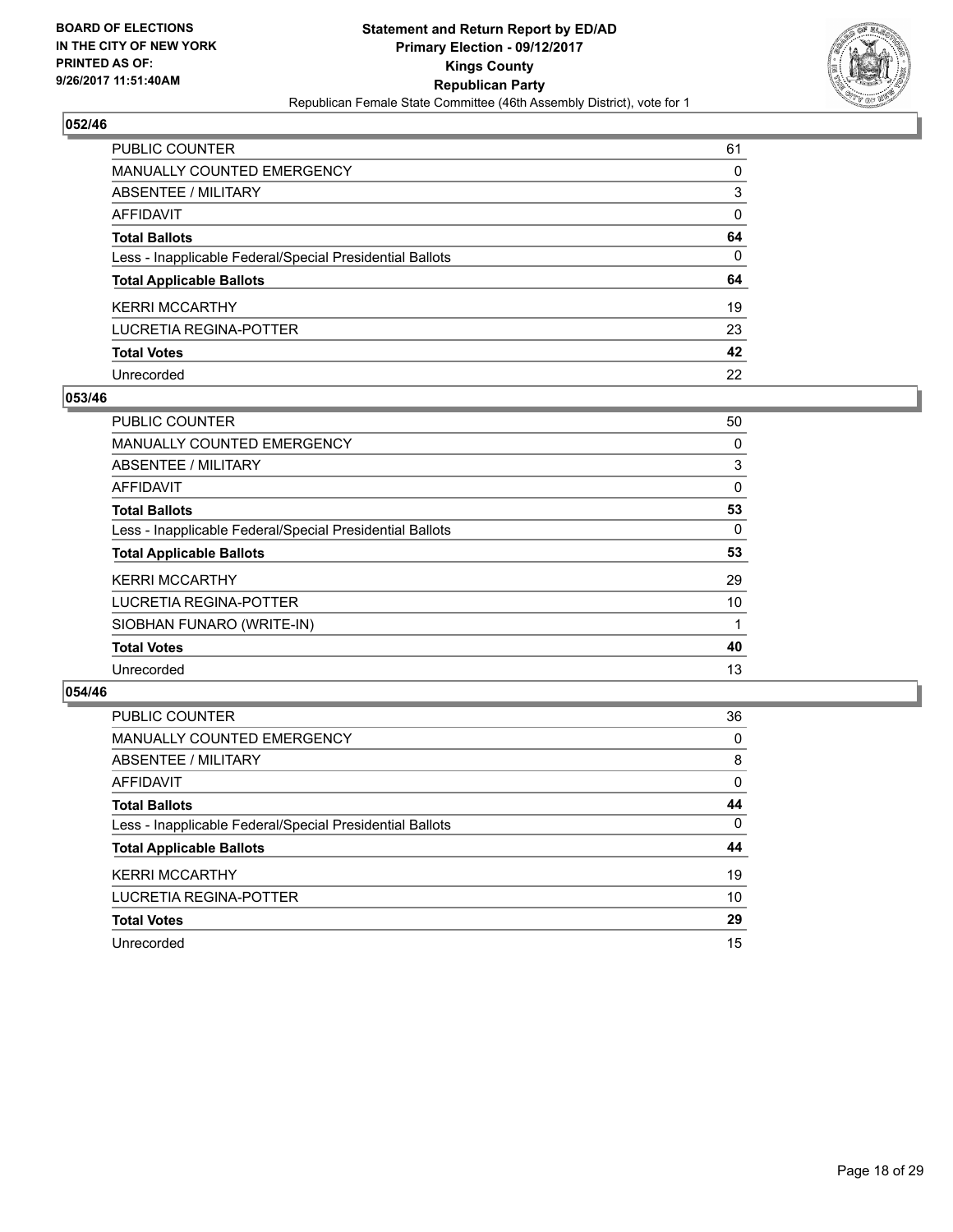

| PUBLIC COUNTER                                           | 25 |
|----------------------------------------------------------|----|
| <b>MANUALLY COUNTED EMERGENCY</b>                        | 0  |
| <b>ABSENTEE / MILITARY</b>                               | 0  |
| <b>AFFIDAVIT</b>                                         | 3  |
| <b>Total Ballots</b>                                     | 28 |
| Less - Inapplicable Federal/Special Presidential Ballots | 0  |
| <b>Total Applicable Ballots</b>                          | 28 |
| <b>KERRI MCCARTHY</b>                                    | 12 |
| <b>LUCRETIA REGINA-POTTER</b>                            | 9  |
| <b>Total Votes</b>                                       | 21 |
| Unrecorded                                               | 7  |

## **056/46**

| <b>PUBLIC COUNTER</b>                                    | 40 |
|----------------------------------------------------------|----|
| <b>MANUALLY COUNTED EMERGENCY</b>                        | 0  |
| ABSENTEE / MILITARY                                      | 0  |
| AFFIDAVIT                                                |    |
| <b>Total Ballots</b>                                     | 41 |
| Less - Inapplicable Federal/Special Presidential Ballots | 0  |
| <b>Total Applicable Ballots</b>                          | 41 |
| <b>KERRI MCCARTHY</b>                                    | 18 |
| <b>LUCRETIA REGINA-POTTER</b>                            | 5  |
| <b>Total Votes</b>                                       | 23 |
| Unrecorded                                               | 18 |
|                                                          |    |

| <b>PUBLIC COUNTER</b>                                    | 47 |
|----------------------------------------------------------|----|
| MANUALLY COUNTED EMERGENCY                               | 0  |
| ABSENTEE / MILITARY                                      | 7  |
| AFFIDAVIT                                                | 0  |
| <b>Total Ballots</b>                                     | 54 |
| Less - Inapplicable Federal/Special Presidential Ballots | 0  |
| <b>Total Applicable Ballots</b>                          | 54 |
| <b>KERRI MCCARTHY</b>                                    | 25 |
| LUCRETIA REGINA-POTTER                                   | 8  |
| <b>Total Votes</b>                                       | 33 |
| Unrecorded                                               | 21 |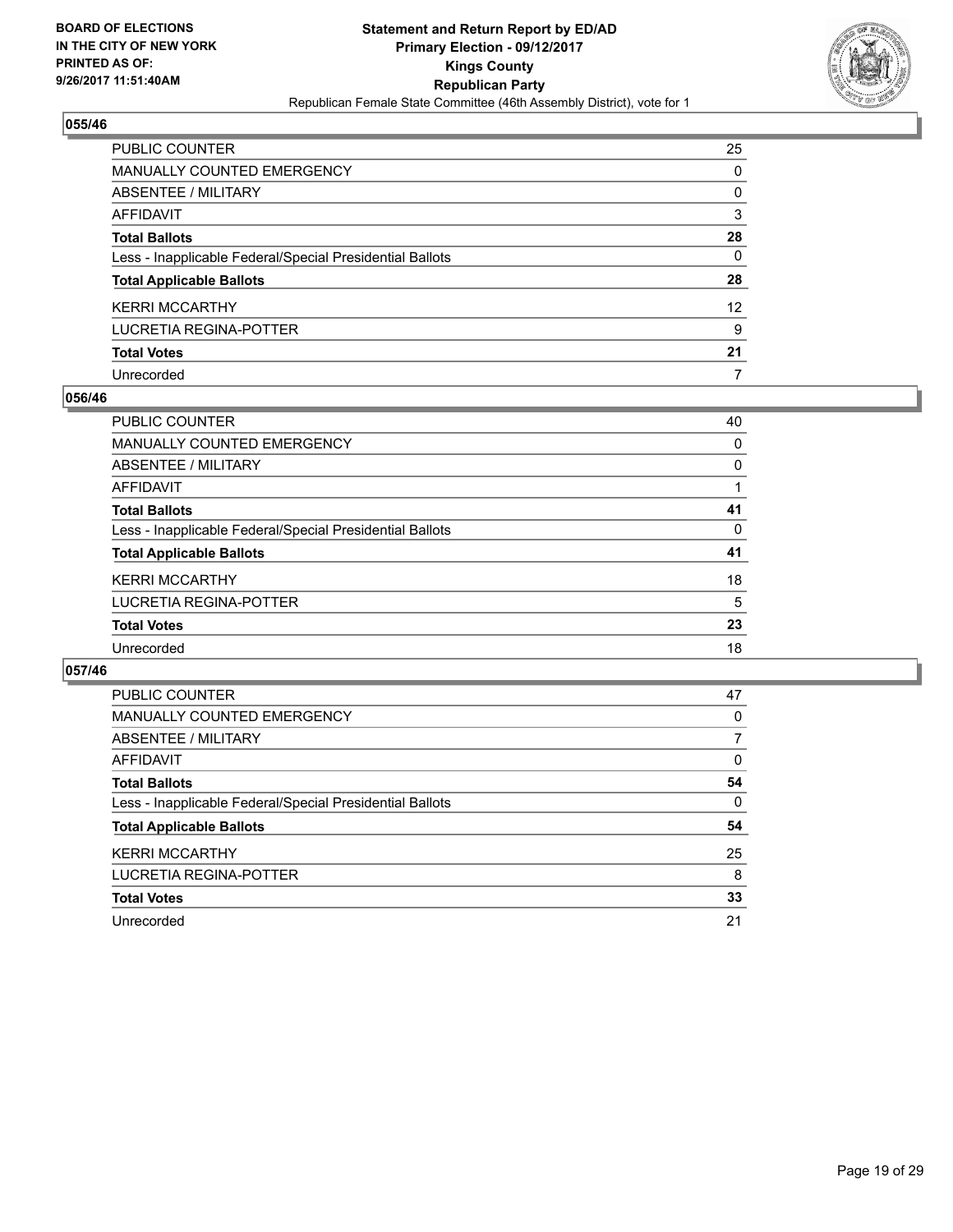

| PUBLIC COUNTER                                           | 36       |
|----------------------------------------------------------|----------|
| <b>MANUALLY COUNTED EMERGENCY</b>                        | 0        |
| <b>ABSENTEE / MILITARY</b>                               | 2        |
| <b>AFFIDAVIT</b>                                         |          |
| <b>Total Ballots</b>                                     | 39       |
| Less - Inapplicable Federal/Special Presidential Ballots | $\Omega$ |
| <b>Total Applicable Ballots</b>                          | 39       |
| <b>KERRI MCCARTHY</b>                                    | 27       |
| <b>LUCRETIA REGINA-POTTER</b>                            | 4        |
| <b>Total Votes</b>                                       | 31       |
| Unrecorded                                               | 8        |

## **059/46**

| <b>PUBLIC COUNTER</b>                                    | 37 |
|----------------------------------------------------------|----|
| <b>MANUALLY COUNTED EMERGENCY</b>                        | 0  |
| ABSENTEE / MILITARY                                      | 4  |
| AFFIDAVIT                                                | 0  |
| <b>Total Ballots</b>                                     | 41 |
| Less - Inapplicable Federal/Special Presidential Ballots | 0  |
| <b>Total Applicable Ballots</b>                          | 41 |
| <b>KERRI MCCARTHY</b>                                    | 10 |
| LUCRETIA REGINA-POTTER                                   | 11 |
| UNATTRIBUTABLE WRITE-IN (WRITE-IN)                       |    |
| <b>Total Votes</b>                                       | 22 |
| Unrecorded                                               | 19 |

| <b>PUBLIC COUNTER</b>                                    | 66 |
|----------------------------------------------------------|----|
| MANUALLY COUNTED EMERGENCY                               | 0  |
| ABSENTEE / MILITARY                                      | 3  |
| AFFIDAVIT                                                | 0  |
| <b>Total Ballots</b>                                     | 69 |
| Less - Inapplicable Federal/Special Presidential Ballots | 0  |
| <b>Total Applicable Ballots</b>                          | 69 |
| <b>KERRI MCCARTHY</b>                                    | 30 |
| LUCRETIA REGINA-POTTER                                   | 18 |
| <b>Total Votes</b>                                       | 48 |
| Unrecorded                                               | 21 |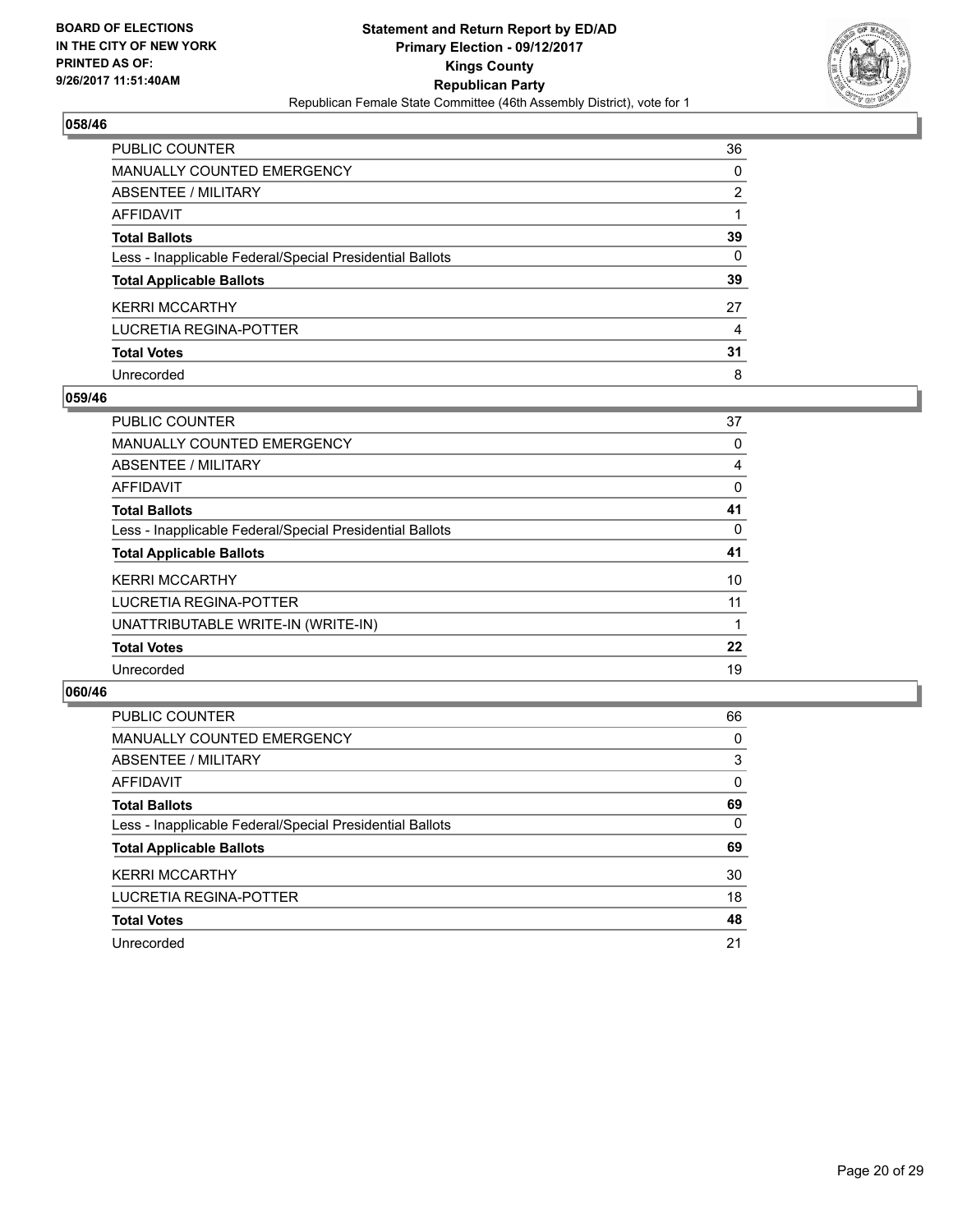

| PUBLIC COUNTER                                           | 28 |
|----------------------------------------------------------|----|
| <b>MANUALLY COUNTED EMERGENCY</b>                        | 0  |
| <b>ABSENTEE / MILITARY</b>                               | 5  |
| <b>AFFIDAVIT</b>                                         | 0  |
| <b>Total Ballots</b>                                     | 33 |
| Less - Inapplicable Federal/Special Presidential Ballots | 0  |
| <b>Total Applicable Ballots</b>                          | 33 |
| <b>KERRI MCCARTHY</b>                                    | 18 |
| <b>LUCRETIA REGINA-POTTER</b>                            | 10 |
| <b>Total Votes</b>                                       | 28 |
| Unrecorded                                               | 5  |

## **062/46**

| 49 |
|----|
| 0  |
| 5  |
|    |
| 55 |
| 0  |
| 55 |
| 36 |
| 4  |
| 40 |
| 15 |
|    |

| <b>PUBLIC COUNTER</b>                                    | 37 |
|----------------------------------------------------------|----|
| MANUALLY COUNTED EMERGENCY                               | 0  |
| ABSENTEE / MILITARY                                      | 3  |
| AFFIDAVIT                                                | 0  |
| <b>Total Ballots</b>                                     | 40 |
| Less - Inapplicable Federal/Special Presidential Ballots | 0  |
| <b>Total Applicable Ballots</b>                          | 40 |
| <b>KERRI MCCARTHY</b>                                    | 25 |
| LUCRETIA REGINA-POTTER                                   | 5  |
| <b>Total Votes</b>                                       | 30 |
| Unrecorded                                               | 10 |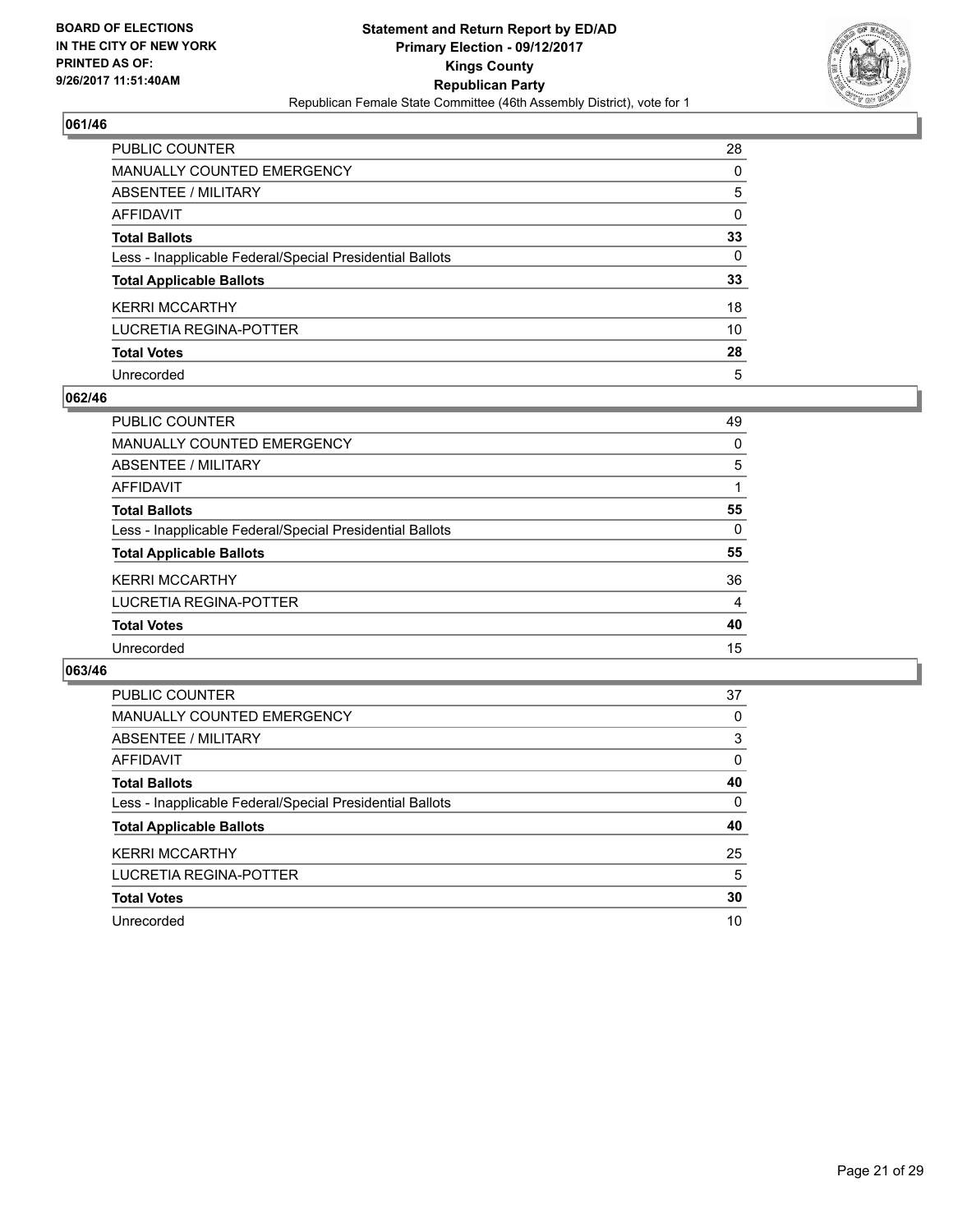

| <b>PUBLIC COUNTER</b>                                    | 57       |
|----------------------------------------------------------|----------|
| <b>MANUALLY COUNTED EMERGENCY</b>                        | 0        |
| <b>ABSENTEE / MILITARY</b>                               | 6        |
| <b>AFFIDAVIT</b>                                         | $\Omega$ |
| <b>Total Ballots</b>                                     | 63       |
| Less - Inapplicable Federal/Special Presidential Ballots | 0        |
| <b>Total Applicable Ballots</b>                          | 63       |
| <b>KERRI MCCARTHY</b>                                    | 24       |
| <b>LUCRETIA REGINA-POTTER</b>                            | 13       |
| <b>Total Votes</b>                                       | 37       |
| Unrecorded                                               | 26       |

## **065/46**

| <b>PUBLIC COUNTER</b>                                    | 54 |
|----------------------------------------------------------|----|
| <b>MANUALLY COUNTED EMERGENCY</b>                        | 0  |
| ABSENTEE / MILITARY                                      | 6  |
| AFFIDAVIT                                                | 0  |
| <b>Total Ballots</b>                                     | 60 |
| Less - Inapplicable Federal/Special Presidential Ballots | 0  |
| <b>Total Applicable Ballots</b>                          | 60 |
| <b>KERRI MCCARTHY</b>                                    | 28 |
| LUCRETIA REGINA-POTTER                                   | 17 |
| <b>Total Votes</b>                                       | 45 |
| Unrecorded                                               | 15 |
|                                                          |    |

| <b>PUBLIC COUNTER</b>                                    | 38 |
|----------------------------------------------------------|----|
| MANUALLY COUNTED EMERGENCY                               | 0  |
| ABSENTEE / MILITARY                                      | 4  |
| AFFIDAVIT                                                | 0  |
| <b>Total Ballots</b>                                     | 42 |
| Less - Inapplicable Federal/Special Presidential Ballots | 0  |
| <b>Total Applicable Ballots</b>                          | 42 |
| <b>KERRI MCCARTHY</b>                                    | 18 |
| LUCRETIA REGINA-POTTER                                   | 10 |
| <b>Total Votes</b>                                       | 28 |
| Unrecorded                                               | 14 |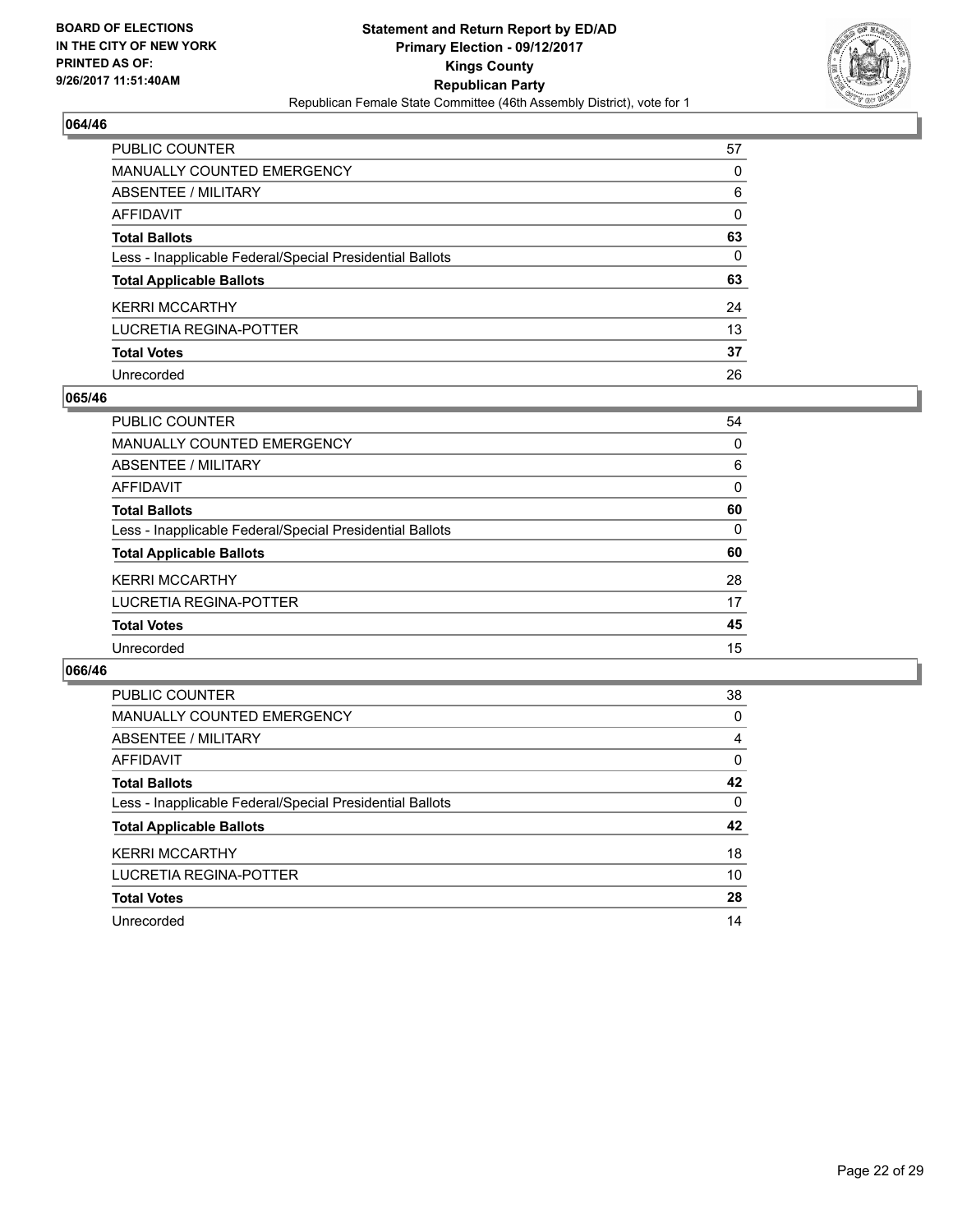

| PUBLIC COUNTER                                           | 62 |
|----------------------------------------------------------|----|
| <b>MANUALLY COUNTED EMERGENCY</b>                        | 0  |
| <b>ABSENTEE / MILITARY</b>                               | 5  |
| AFFIDAVIT                                                |    |
| <b>Total Ballots</b>                                     | 68 |
| Less - Inapplicable Federal/Special Presidential Ballots | 0  |
| <b>Total Applicable Ballots</b>                          | 68 |
| <b>KERRI MCCARTHY</b>                                    | 20 |
| <b>LUCRETIA REGINA-POTTER</b>                            | 26 |
| <b>Total Votes</b>                                       | 46 |
| Unrecorded                                               | 22 |

## **068/46**

| <b>PUBLIC COUNTER</b>                                    | 86 |
|----------------------------------------------------------|----|
| <b>MANUALLY COUNTED EMERGENCY</b>                        | 0  |
| ABSENTEE / MILITARY                                      | 2  |
| AFFIDAVIT                                                | 0  |
| <b>Total Ballots</b>                                     | 88 |
| Less - Inapplicable Federal/Special Presidential Ballots | 0  |
| <b>Total Applicable Ballots</b>                          | 88 |
| <b>KERRI MCCARTHY</b>                                    | 35 |
| LUCRETIA REGINA-POTTER                                   | 30 |
| <b>Total Votes</b>                                       | 65 |
| Unrecorded                                               | 23 |

| <b>PUBLIC COUNTER</b>                                    | 75 |
|----------------------------------------------------------|----|
| MANUALLY COUNTED EMERGENCY                               | 0  |
| ABSENTEE / MILITARY                                      | 5  |
| AFFIDAVIT                                                | 0  |
| <b>Total Ballots</b>                                     | 80 |
| Less - Inapplicable Federal/Special Presidential Ballots | 0  |
| <b>Total Applicable Ballots</b>                          | 80 |
| <b>KERRI MCCARTHY</b>                                    | 28 |
| LUCRETIA REGINA-POTTER                                   | 37 |
| <b>Total Votes</b>                                       | 65 |
| Unrecorded                                               | 15 |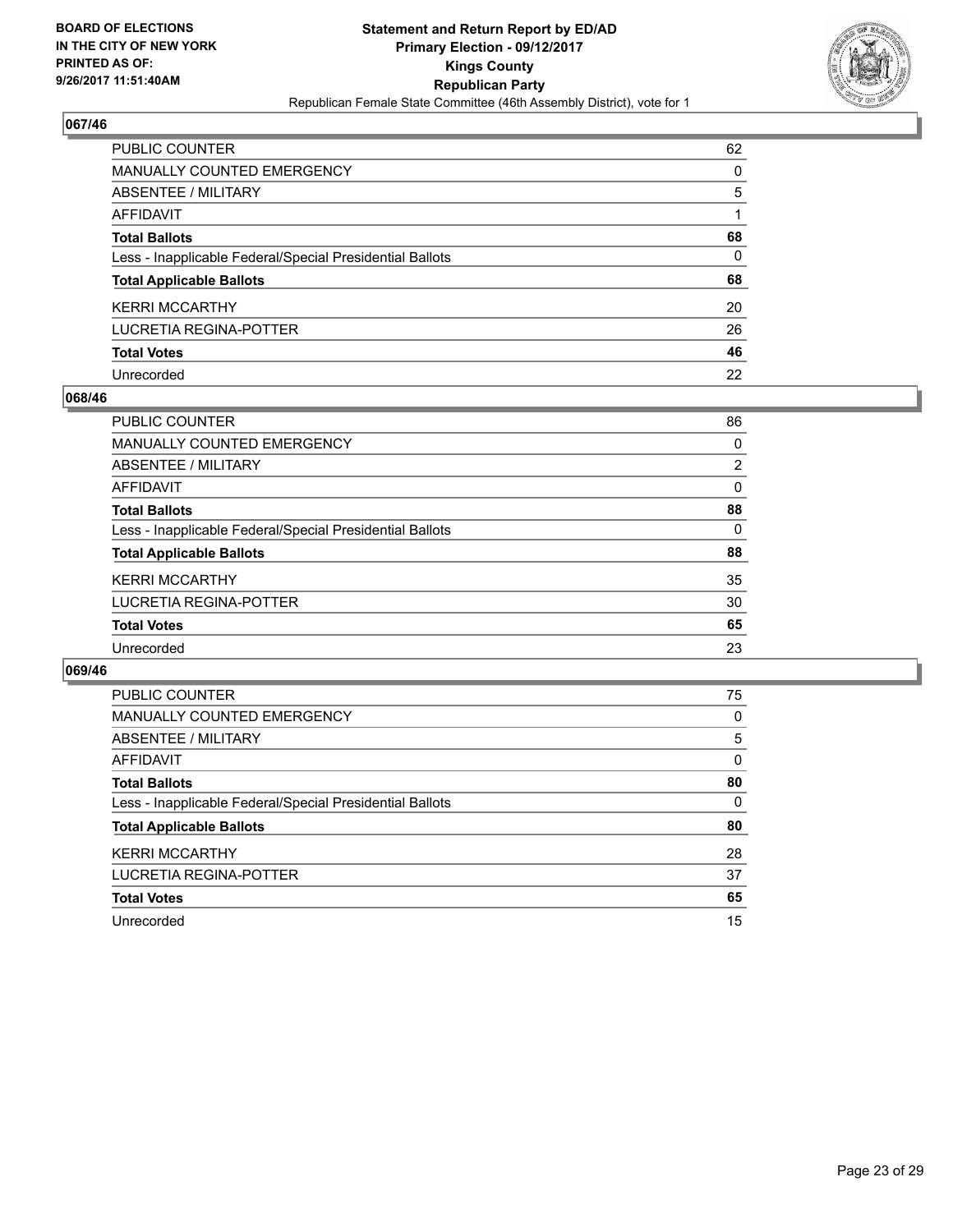

| <b>PUBLIC COUNTER</b>                                    | 67           |
|----------------------------------------------------------|--------------|
| <b>MANUALLY COUNTED EMERGENCY</b>                        | 0            |
| <b>ABSENTEE / MILITARY</b>                               | 8            |
| <b>AFFIDAVIT</b>                                         | $\Omega$     |
| <b>Total Ballots</b>                                     | 75           |
| Less - Inapplicable Federal/Special Presidential Ballots | $\mathbf{0}$ |
| <b>Total Applicable Ballots</b>                          | 75           |
| <b>KERRI MCCARTHY</b>                                    | 24           |
| <b>LUCRETIA REGINA-POTTER</b>                            | 33           |
| <b>Total Votes</b>                                       | 57           |
| Unrecorded                                               | 18           |

## **071/46**

| <b>PUBLIC COUNTER</b>                                    | 51             |
|----------------------------------------------------------|----------------|
| <b>MANUALLY COUNTED EMERGENCY</b>                        | 0              |
| ABSENTEE / MILITARY                                      | $\overline{2}$ |
| AFFIDAVIT                                                | 0              |
| <b>Total Ballots</b>                                     | 53             |
| Less - Inapplicable Federal/Special Presidential Ballots | 0              |
| <b>Total Applicable Ballots</b>                          | 53             |
| <b>KERRI MCCARTHY</b>                                    | 13             |
| LUCRETIA REGINA-POTTER                                   | 20             |
| <b>Total Votes</b>                                       | 33             |
| Unrecorded                                               | 20             |
|                                                          |                |

| <b>PUBLIC COUNTER</b>                                    | 53 |
|----------------------------------------------------------|----|
| MANUALLY COUNTED EMERGENCY                               | 0  |
| ABSENTEE / MILITARY                                      | 3  |
| AFFIDAVIT                                                | 0  |
| <b>Total Ballots</b>                                     | 56 |
| Less - Inapplicable Federal/Special Presidential Ballots | 0  |
| <b>Total Applicable Ballots</b>                          | 56 |
| <b>KERRI MCCARTHY</b>                                    | 23 |
|                                                          |    |
| LUCRETIA REGINA-POTTER                                   | 20 |
| <b>Total Votes</b>                                       | 43 |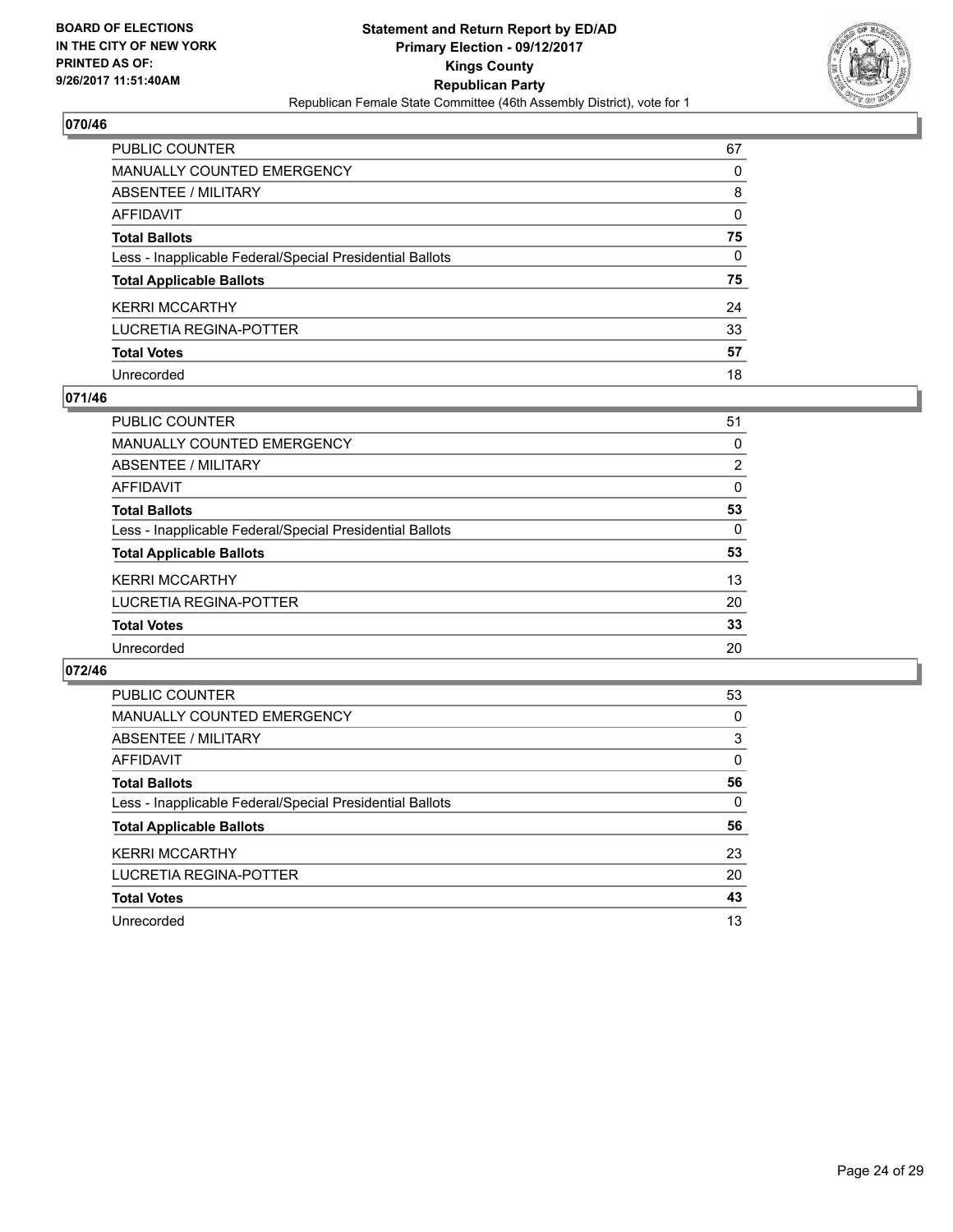

| PUBLIC COUNTER                                           | 6 |
|----------------------------------------------------------|---|
| <b>MANUALLY COUNTED EMERGENCY</b>                        | 0 |
| ABSENTEE / MILITARY                                      | 0 |
| AFFIDAVIT                                                | 0 |
| <b>Total Ballots</b>                                     | 6 |
| Less - Inapplicable Federal/Special Presidential Ballots | 0 |
| <b>Total Applicable Ballots</b>                          | 6 |
| <b>KERRI MCCARTHY</b>                                    | 4 |
| LUCRETIA REGINA-POTTER                                   |   |
| <b>Total Votes</b>                                       | 5 |
| Unrecorded                                               |   |

## **074/46**

| 9  |
|----|
| 0  |
|    |
| 0  |
| 10 |
| 0  |
| 10 |
| 3  |
| 4  |
| 7  |
| 3  |
|    |

| <b>PUBLIC COUNTER</b>                                    | 56 |
|----------------------------------------------------------|----|
| <b>MANUALLY COUNTED EMERGENCY</b>                        | 0  |
| ABSENTEE / MILITARY                                      | 7  |
| AFFIDAVIT                                                | 0  |
| <b>Total Ballots</b>                                     | 63 |
| Less - Inapplicable Federal/Special Presidential Ballots | 0  |
| <b>Total Applicable Ballots</b>                          | 63 |
| <b>KERRI MCCARTHY</b>                                    | 28 |
| LUCRETIA REGINA-POTTER                                   | 22 |
| <b>Total Votes</b>                                       | 50 |
| Unrecorded                                               | 13 |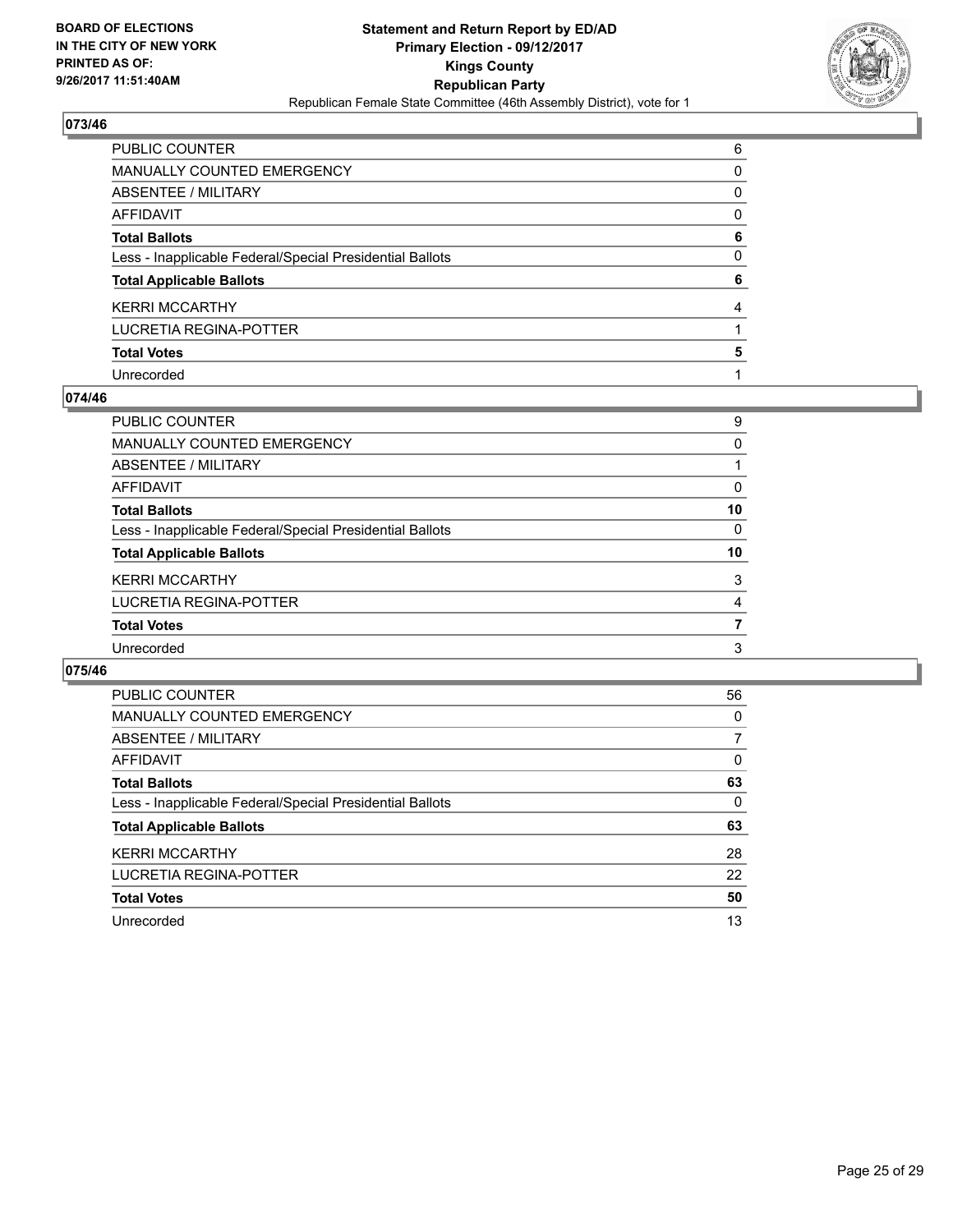

| PUBLIC COUNTER                                           | 46           |
|----------------------------------------------------------|--------------|
| <b>MANUALLY COUNTED EMERGENCY</b>                        | 0            |
| <b>ABSENTEE / MILITARY</b>                               | 3            |
| <b>AFFIDAVIT</b>                                         | $\Omega$     |
| <b>Total Ballots</b>                                     | 49           |
| Less - Inapplicable Federal/Special Presidential Ballots | $\mathbf{0}$ |
| <b>Total Applicable Ballots</b>                          | 49           |
| <b>KERRI MCCARTHY</b>                                    | 20           |
| <b>LUCRETIA REGINA-POTTER</b>                            | 15           |
| <b>Total Votes</b>                                       | 35           |
| Unrecorded                                               | 14           |

## **077/46**

| <b>PUBLIC COUNTER</b>                                    | 12 |
|----------------------------------------------------------|----|
| <b>MANUALLY COUNTED EMERGENCY</b>                        | 0  |
| ABSENTEE / MILITARY                                      | 0  |
| AFFIDAVIT                                                | 0  |
| <b>Total Ballots</b>                                     | 12 |
| Less - Inapplicable Federal/Special Presidential Ballots | 0  |
| <b>Total Applicable Ballots</b>                          | 12 |
| <b>KERRI MCCARTHY</b>                                    | 6  |
| LUCRETIA REGINA-POTTER                                   | 5  |
| <b>Total Votes</b>                                       | 11 |
| Unrecorded                                               |    |

| <b>PUBLIC COUNTER</b>                                    | 83 |
|----------------------------------------------------------|----|
| <b>MANUALLY COUNTED EMERGENCY</b>                        | 0  |
| ABSENTEE / MILITARY                                      | 5  |
| AFFIDAVIT                                                | 0  |
| <b>Total Ballots</b>                                     | 88 |
| Less - Inapplicable Federal/Special Presidential Ballots | 0  |
| <b>Total Applicable Ballots</b>                          | 88 |
| <b>KERRI MCCARTHY</b>                                    | 30 |
| LUCRETIA REGINA-POTTER                                   | 30 |
| <b>Total Votes</b>                                       | 60 |
| Unrecorded                                               | 28 |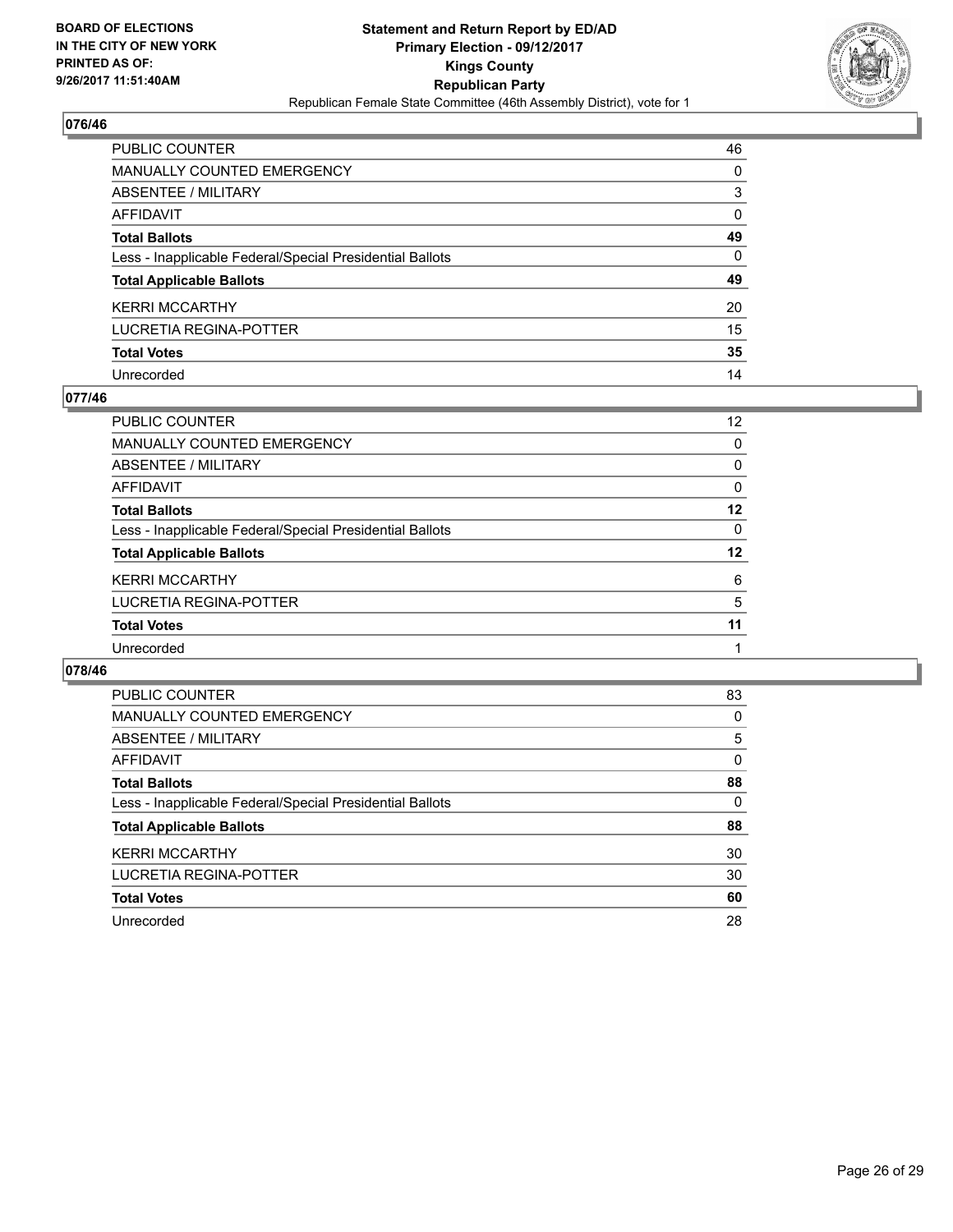

| PUBLIC COUNTER                                           | 114 |
|----------------------------------------------------------|-----|
| <b>MANUALLY COUNTED EMERGENCY</b>                        | 0   |
| ABSENTEE / MILITARY                                      | 6   |
| <b>AFFIDAVIT</b>                                         | 0   |
| <b>Total Ballots</b>                                     | 120 |
| Less - Inapplicable Federal/Special Presidential Ballots | 0   |
| <b>Total Applicable Ballots</b>                          | 120 |
| <b>KERRI MCCARTHY</b>                                    | 30  |
| LUCRETIA REGINA-POTTER                                   | 47  |
| <b>Total Votes</b>                                       | 77  |
| Unrecorded                                               | 43  |

## **080/46**

| <b>PUBLIC COUNTER</b>                                    | 4 |
|----------------------------------------------------------|---|
| <b>MANUALLY COUNTED EMERGENCY</b>                        | 0 |
| ABSENTEE / MILITARY                                      | 0 |
| AFFIDAVIT                                                | 0 |
| <b>Total Ballots</b>                                     | 4 |
| Less - Inapplicable Federal/Special Presidential Ballots | 0 |
| <b>Total Applicable Ballots</b>                          | 4 |
| <b>KERRI MCCARTHY</b>                                    | 4 |
| LUCRETIA REGINA-POTTER                                   | 0 |
| <b>Total Votes</b>                                       | 4 |

| 082/46 COMBINED into: 037/46                             |    |
|----------------------------------------------------------|----|
| <b>Total Votes</b>                                       | 16 |
| LUCRETIA REGINA-POTTER                                   | 13 |
| <b>KERRI MCCARTHY</b>                                    | 3  |
| <b>Total Applicable Ballots</b>                          | 16 |
| Less - Inapplicable Federal/Special Presidential Ballots | 0  |
| <b>Total Ballots</b>                                     | 16 |
| AFFIDAVIT                                                | 0  |
| ABSENTEE / MILITARY                                      | 0  |
| <b>MANUALLY COUNTED EMERGENCY</b>                        | 0  |
| <b>PUBLIC COUNTER</b>                                    | 16 |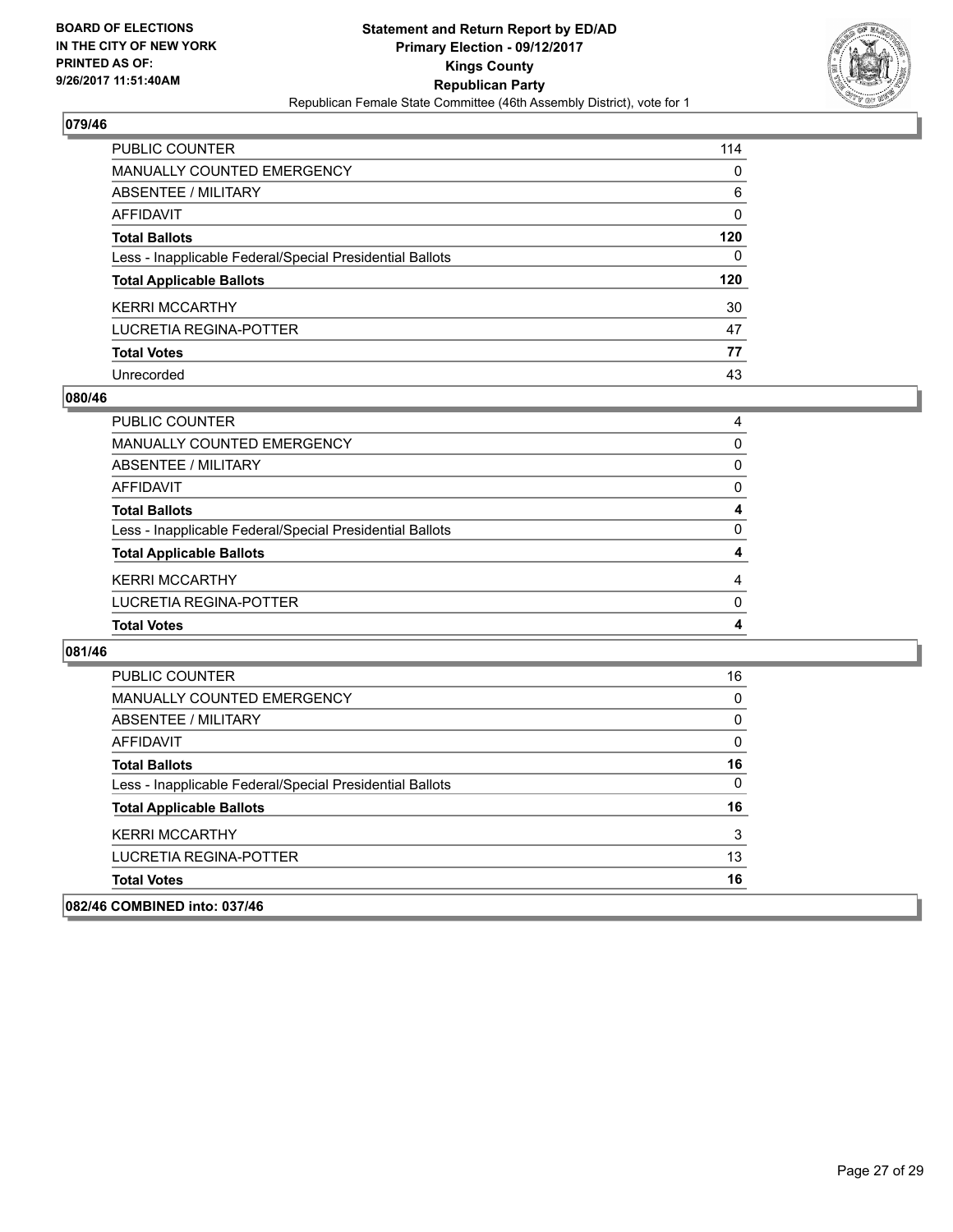

| <b>PUBLIC COUNTER</b>                                    | $\Omega$ |
|----------------------------------------------------------|----------|
| MANUALLY COUNTED EMERGENCY                               | 0        |
| ABSENTEE / MILITARY                                      | 0        |
| AFFIDAVIT                                                | $\Omega$ |
| <b>Total Ballots</b>                                     | 0        |
| Less - Inapplicable Federal/Special Presidential Ballots | 0        |
| <b>Total Applicable Ballots</b>                          | 0        |
| <b>KERRI MCCARTHY</b>                                    | 0        |
| LUCRETIA REGINA-POTTER                                   | 0        |
| <b>Total Votes</b>                                       | 0        |

| <b>PUBLIC COUNTER</b>                                    | 0        |
|----------------------------------------------------------|----------|
| MANUALLY COUNTED EMERGENCY                               | 0        |
| ABSENTEE / MILITARY                                      | 0        |
| AFFIDAVIT                                                | 0        |
| <b>Total Ballots</b>                                     | 0        |
| Less - Inapplicable Federal/Special Presidential Ballots | 0        |
| <b>Total Applicable Ballots</b>                          | 0        |
| <b>KERRI MCCARTHY</b>                                    | $\Omega$ |
| LUCRETIA REGINA-POTTER                                   | O        |
| <b>Total Votes</b>                                       | 0        |